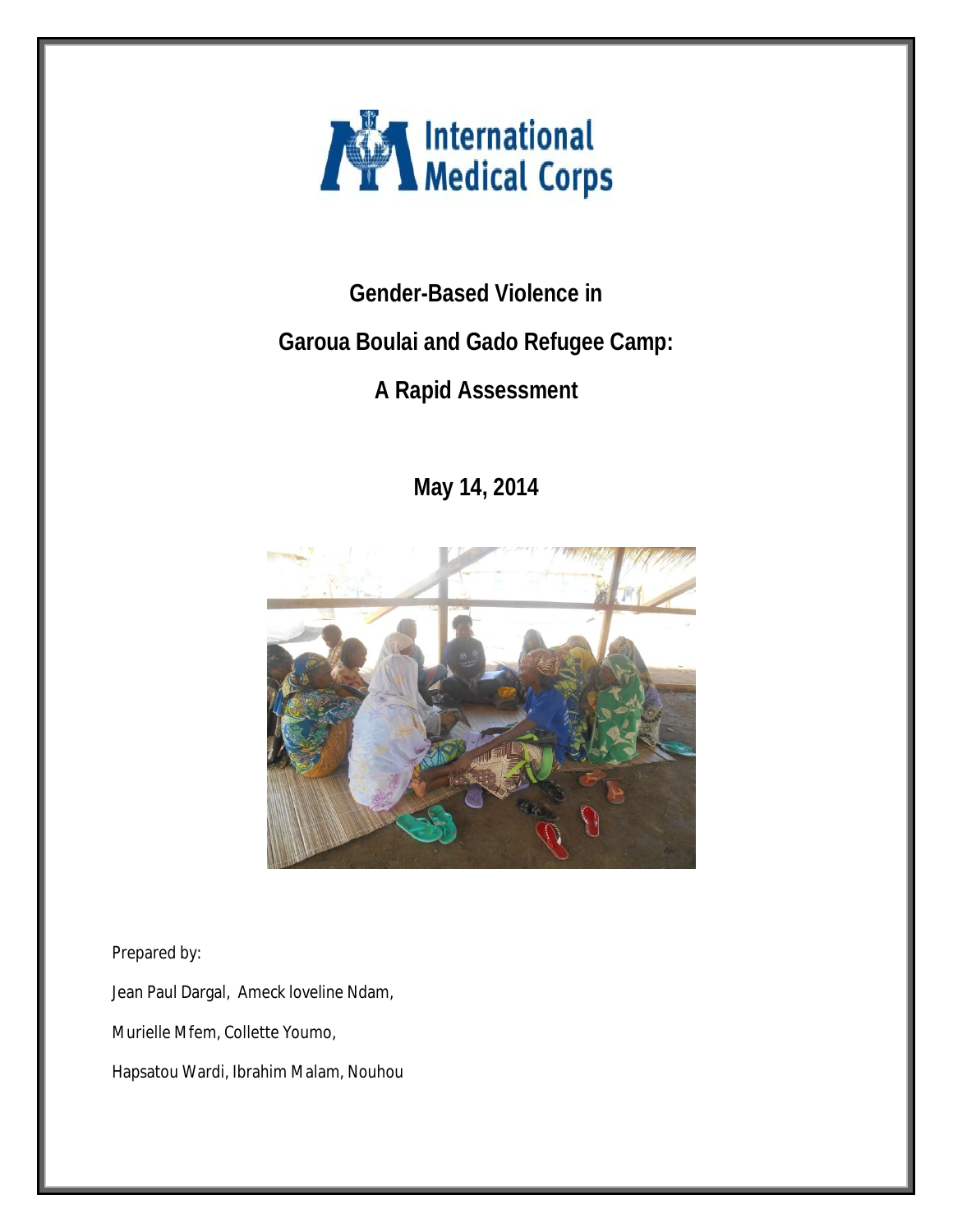## **Contents**

| Findings. 55 |  |
|--------------|--|
|              |  |
|              |  |
|              |  |
|              |  |
|              |  |
|              |  |
|              |  |
|              |  |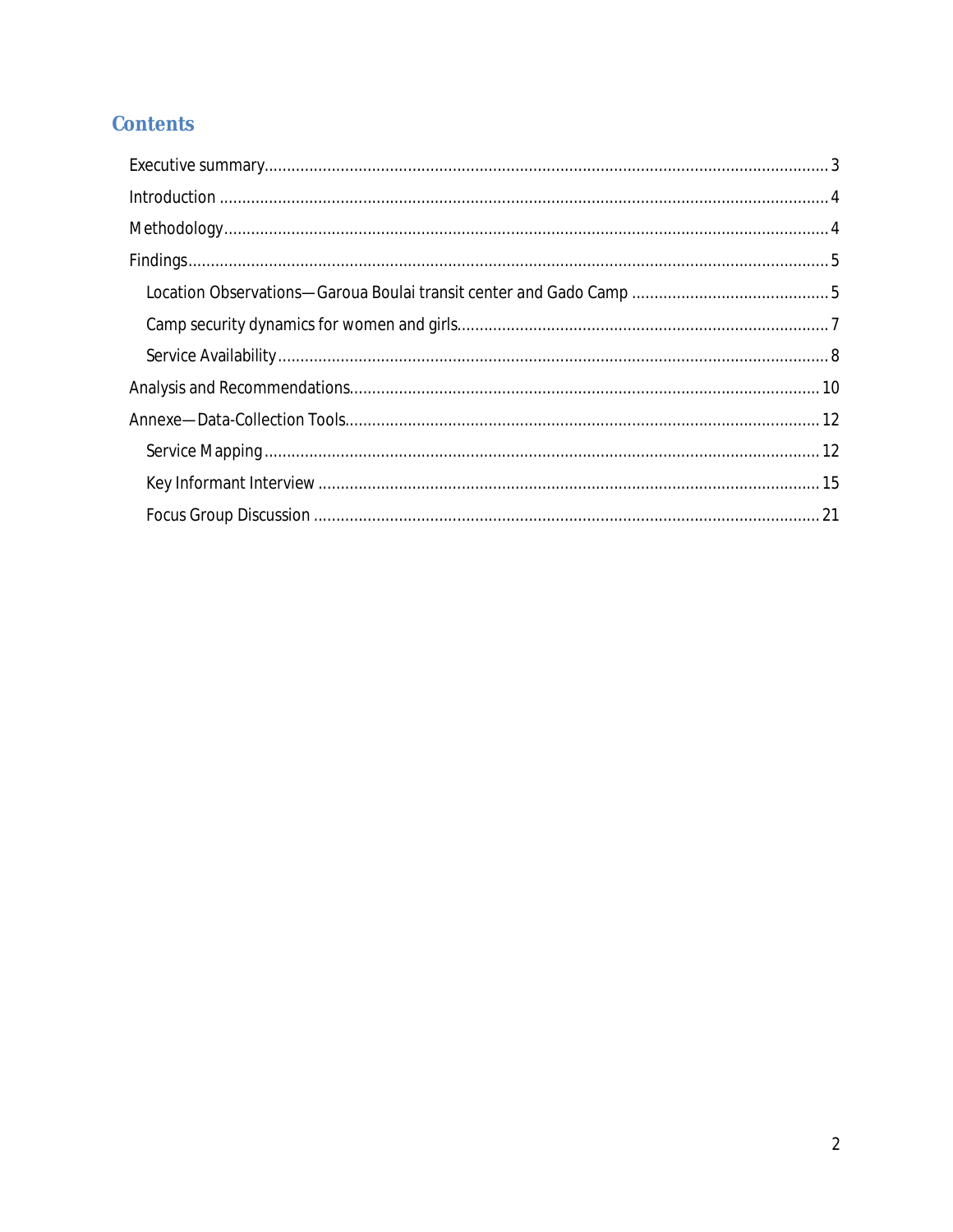## **Executive summary**

Since December 2013, the town of Garoua Boulai, situated in the departments of Lom and Djerem in Cameroon's East region, has seen an influx of more than 12 thousand refugees from Central African Republic(CAR). In response to the crisis, the United Nations High Commissioner for Refugees (UNHCR) with his partners, have scaled up emergency operations in the zone, providing humanitarian assistance to refugees and host communities affected by the crisis. In the vicinity of Garoua Boulai, two facilities have been established to accommodate newly arrived refugees, namely a transit facility in the center of town, and a longer-term refugee camp in Gado. While emergency assistance and other essential services are readily available at both facilities, gaps persist, particularly in the protection sector. In an effort to better understand assistance gaps in the Garoua Boulai response area, and advocate for greater access to protection services in line with minimum standards, International Medical Corps has undertaken a rapid protection assessment. The following report presents the methodology and findings of the evaluation, including results, and analysis. Our recommendation highlight the need an increase in the number and quality of services available for survivors of gender-based violence; the need to augment access to GBV services; and to improve the security environment for women and girls in the camps.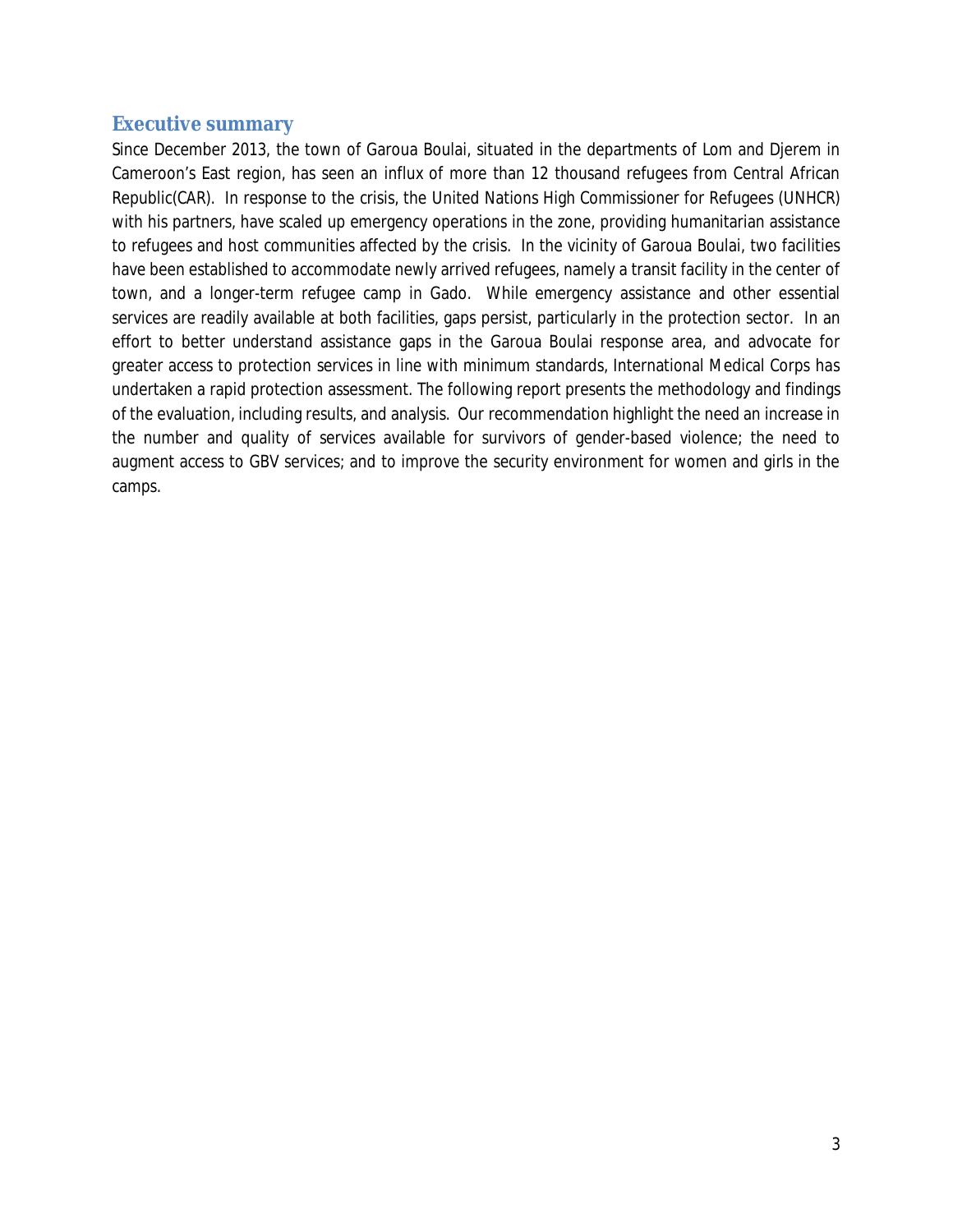## **Introduction**

Since December 2013, the town of Garoua Boulai, situated in the departments of Lom and Djerem in Cameroon's East region, has seen an influx of more than 12 thousand refugees from Central African Republic (CAR). Fleeing instability in neighboring CAR, the majority of the refugees have arrived following the outbreak of violence in Bangui and western regions of the country. Driven in part by family links in the area, their arrival in eastern Cameroon has added to an existing refugee crisis in the zone, which has played host to a large community of Central African refugees from previous outbreaks of violence, most notably since 2005.

In response to the crisis, the United Nations High Commissioner for Refugees (UNHCR) with his partners, have scaled up emergency operations in the zone, providing humanitarian assistance to refugees and host communities affected by the crisis. With an aim to provide protection to those who've fled CAR, UNHCR's program covers the full spectrum of basic needs, including health services, shelter, and other essentials. In the vicinity of Garoua Boulai, UNHCR operational presence is most keenly felt in two facilities established to accommodate newly arrived refugees, namely a transit facility in the center of town, and a longer-term refugee camp in Gado. While emergency assistance and other essential services are readily available at both facilities, gaps persist, particularly in the protection sector.

In an effort to better understand assistance gaps in the Garoua Boulai response area, and advocate for greater access to protection services in line with minimum standards, International Medical Corps has undertaken a rapid protection assessment, with a particular emphasis on understanding the dynamics of gender-based violence in the refugee camps. The following report presents the methodology and findings of the evaluation, including results, analysis and recommendations for actions that can improve availability and access to emergency protection services for refugees and all vulnerable women and girls in the region.

## **Methodology**

During the first week of May, 2014, a team of GBV specialists from IMC Cameroon began work on a rapid evaluation of GBV dynamics among the refugee population of Garoua Boulai. Using a mixedmethod approach to data-collection, the evaluation team made use of a variety of qualitative tools, including direct observation and service mapping, structured interviews with community leaders, religious authorities, and service providers, and semi-structured focus group discussions with small groups of refugees residing at the transit center and Gado camp.

The evaluation team was composed of technical staff from IMC's GBV department in Meiganga. Once selected, the team was trained in the standards and techniques of data-collection and analysis for rapid protection assessments in emergencies. The team included 7 individuals with a range of skills, including Social workers (2x), Community health promoters (2x male; 2x female), and a technical specialist responsible for GBV programming. Gender-balance within the enumeration team helped ensure gender-segregation during focus group discussions—female enumerators conducted discussions with women, while male enumerators held discussions with men.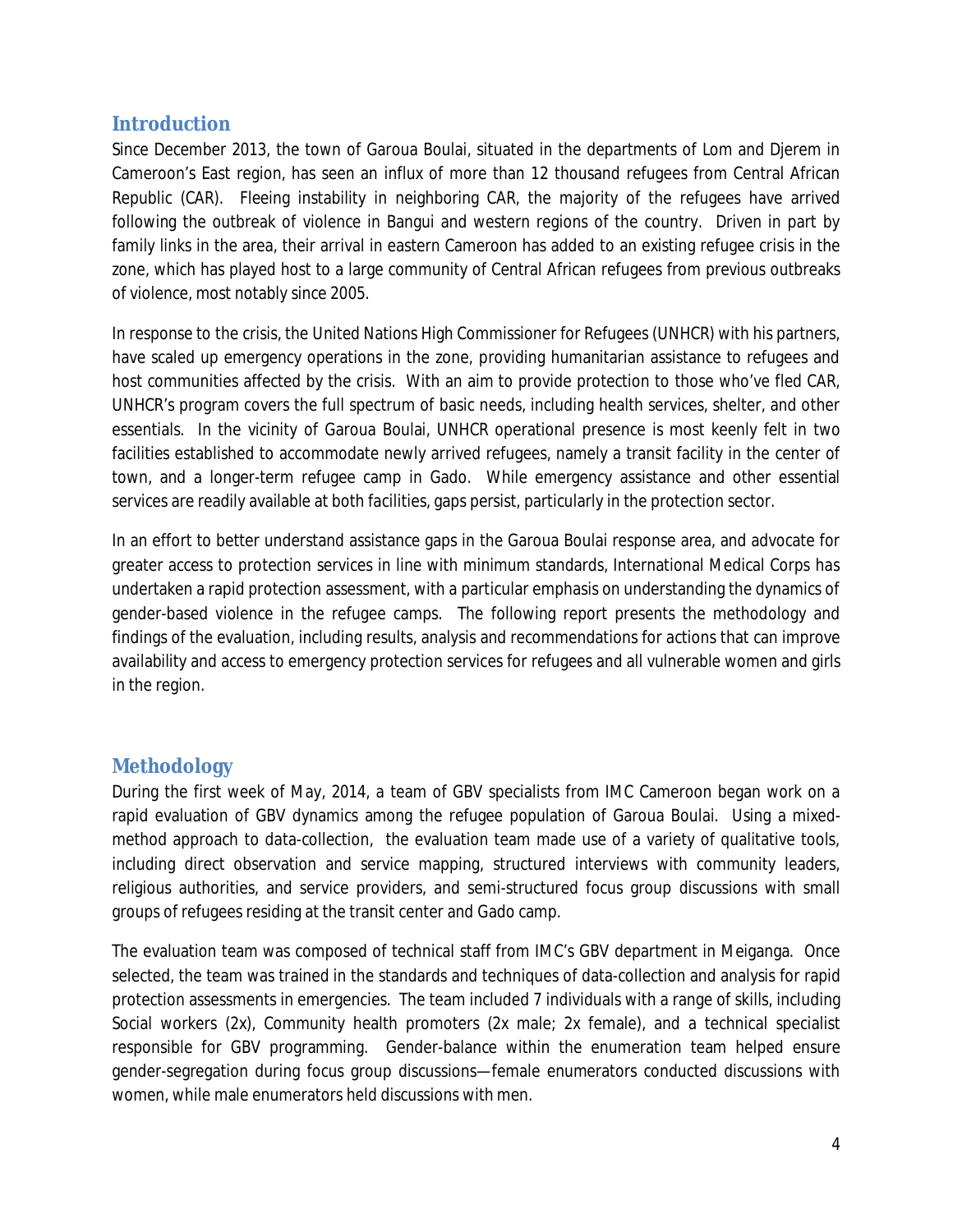Qualitative data was collected using three standardized evaluation tools, designed specifically for use in emergency settings, namely: Guided focus group discussions, key informant questionnaires, and a service mapping checklist.<sup>1</sup> Using these tools, the enumeration team collected information from a broadly representative sample of 85 individuals, drawing from a range of individuals and profiles from the camp, including:

- 7 Focus group discussions (gender-segregated), including 5 with female community leaders (55 individuals), ages ranging from 20 to 40 years old, and 2 discussions with male community leaders (20 individuals), aged 20 to 40 years old or more.
- 6 Key informant interviews, including 3 with service providers in Gado Camp (2x male, 1x female) and 3 community leaders. Informants included a representative of UNHCR, an imam, the president of the refugee community and the president of youth at Gado Camp.
- 4 service mapping checklists completed with service provider in the area, including a camp manager, a team-leader with UNHCR, and representatives from the ministry of health assigned to the district hospital of Garoua Boulai and health center of Gado.

Once the assessment was complete, the team processed data using Microsoft Excel, and proceeded to analyze the results to identify the dynamics and trends of gender-based violence within the population, and the accessibility of services for the population. The qualitative results were analyzed for problems related to protection and associated risqué factors. IMC does not contend that the information in this report is exhaustive, but that the point of saturation was reached during focus group discussions. The analysis, thus, enables the team to formulate recommendations for actions based on the actual needs identified by the assessment, but otherwise not presently covered within the affected population.

## **Findings**

 $\overline{\phantom{a}}$ 

## **Location Observations—Garoua Boulai transit center and Gado Camp**

The transit center of Garoua Boulai has a capacity to host approximately 600 newly arrived refugees, and includes two large collective shelters (gender-segregated), latrine blocks, and adequate potable water for personal consumption and cooking.

Presently, the transit center receives on average approximately 30 new arrivals each day, though refugees appear to come in waves particularly during weekends—many of whom reaching the border in convoys escorted by the peacekeepers stationed in CAR. Following registration at the facility, new arrivals stay on average 2-5 days before relocating to Gado camp. The transit center is equipped with a perimeter fence made of local material and plastic sheeting and largely not equipped with electricity or

<sup>1</sup> The original tools and instructions were developed by the GBV unit of International Rescue Committee.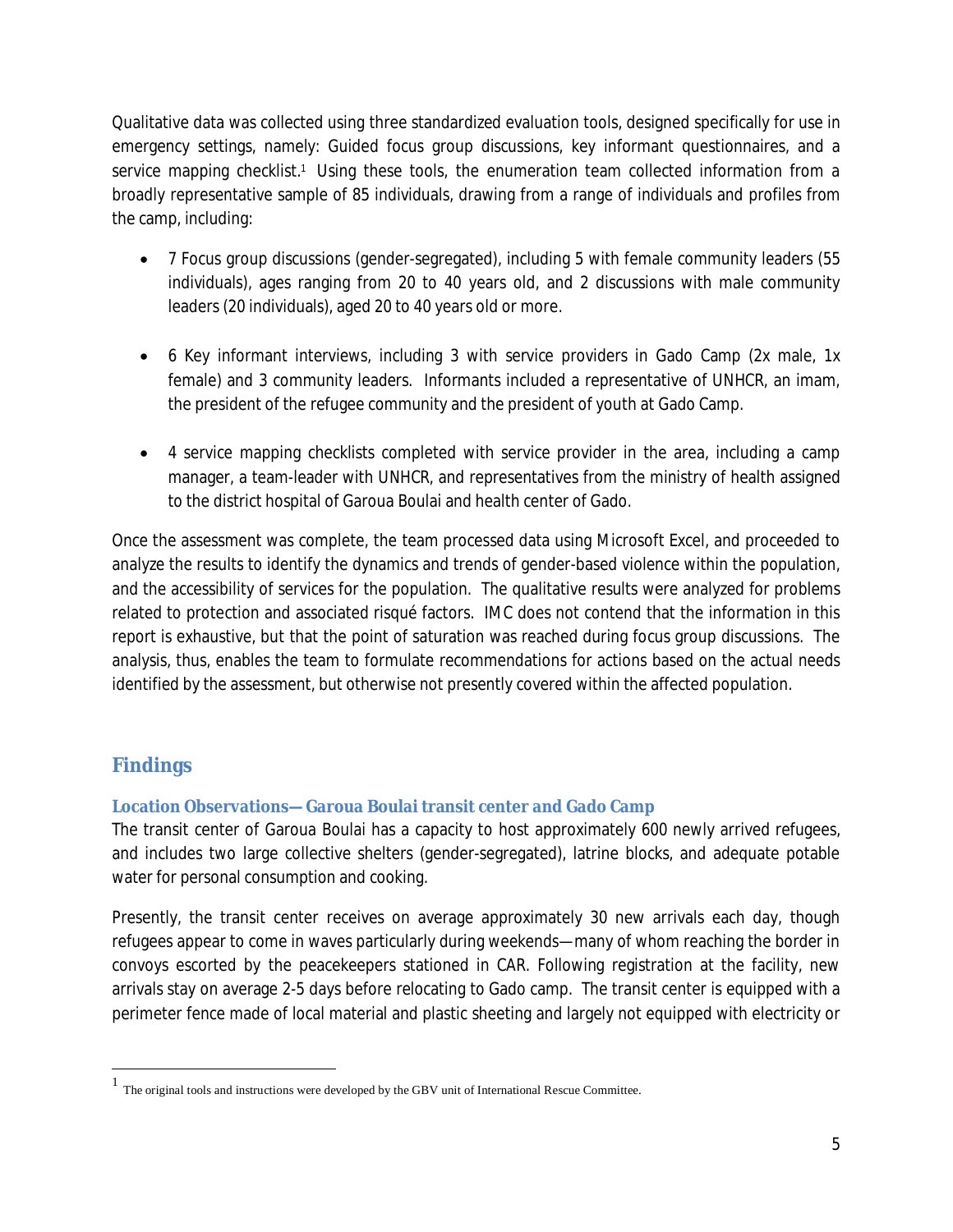lighting.<sup>2</sup> New arrivals are free to circulate outside the camp, and do so for a range of reasons, including to attend the local most, tend to any livestock they may have brought from CAR, and to tend to their daily needs—such as collecting firewood or going to the market for food products and other items.

The Gado refugee camp, on the other hand, has a much larger capacity, having been designed to accommodate upwards of 8,000 individuals. Located approximately 1.5km from the main road to Yaoundé, Gado camp currents shelters 7,400 refugees. Drawing from the results of the service mapping exercise, the assessment team identified a number of elements of the camp's layout that pose potential security risks to camp residents, particularly women and girl's. The entrance of the camps is equipped with a guard post that controls central entry to the installation, but for the time being, there is no perimeter fence or measure to prevent access to the camp from the periphery; the team noted that people circulated freely in and out of the camp. The camp is not electrified and no lighting fixtures were identified by the team—including at key locations such as latrine facilities. It was also noted that there is no police force or other security service to maintain order in the camp and manage conflicts. Localized dispute resolution is handled within each residential sector of the camp, where an individual is responsible for handing conflicts between residents, or in more serious matters, can elevate a concern to the president elect of the camp or to the chief of Gado village.

With regard to the organization of the residential quarters of the camp, there are 11 transit shelters for new arrivals, each divided into male and female quarters. The majority of residents are accommodated in single family tents/shelters, spread between 5 clearly marked sectors. Single family shelters are designed to accommodate 10 to 16 individuals, though smaller families are obligated to share their shelter with others. This is particularly a concern for unaccompanied women and girls, who are often assigned to a family that has space in their shelter, despite the risks posed by sheltering with strangers. The evaluation team also noticed that most shelters appeared to not have doors equipped with locks, particularly those made of plastic sheeting. Latrines are available in each sector, and are divided clearly into male and female facilities, including bathing areas. The latrine blocks are not equipped with lighting for night-time use, and most were not equipped with doors that lock from the inside.

With regards to the distribution of food/non-food items, camp residents receive a food ration and hygiene kit each month, provided by the International Federation of the Red Cross (IFRC), which includes menstrual hygiene material for women. Typically, women prepare food for their household, and use primarily traditional wood fires (3 stone), and collect firewood in the scrub-land surrounding the camp, often at a considerable distance. Water is available at a number of points in the camp, including a 10,000litre bladder serviced by Doctors' Without Borders (MSF) and two manual water-pumps, built by IRD and ACEEN.

This is not the case at the Garoua Boulai transit camp, where water is only provided for consumption purposes—women travel to the river to wash clothes, bathe, and collect water for other purposes. With regards to the availability of health care services for refugees, within Gado camp, a medical unit managed by MSF available exclusively for the resident population. The clinic is fully staff and provides

 $\overline{\phantom{a}}$  $2$  One light fixture was observed, strung to a mango tree at the centre of the facility.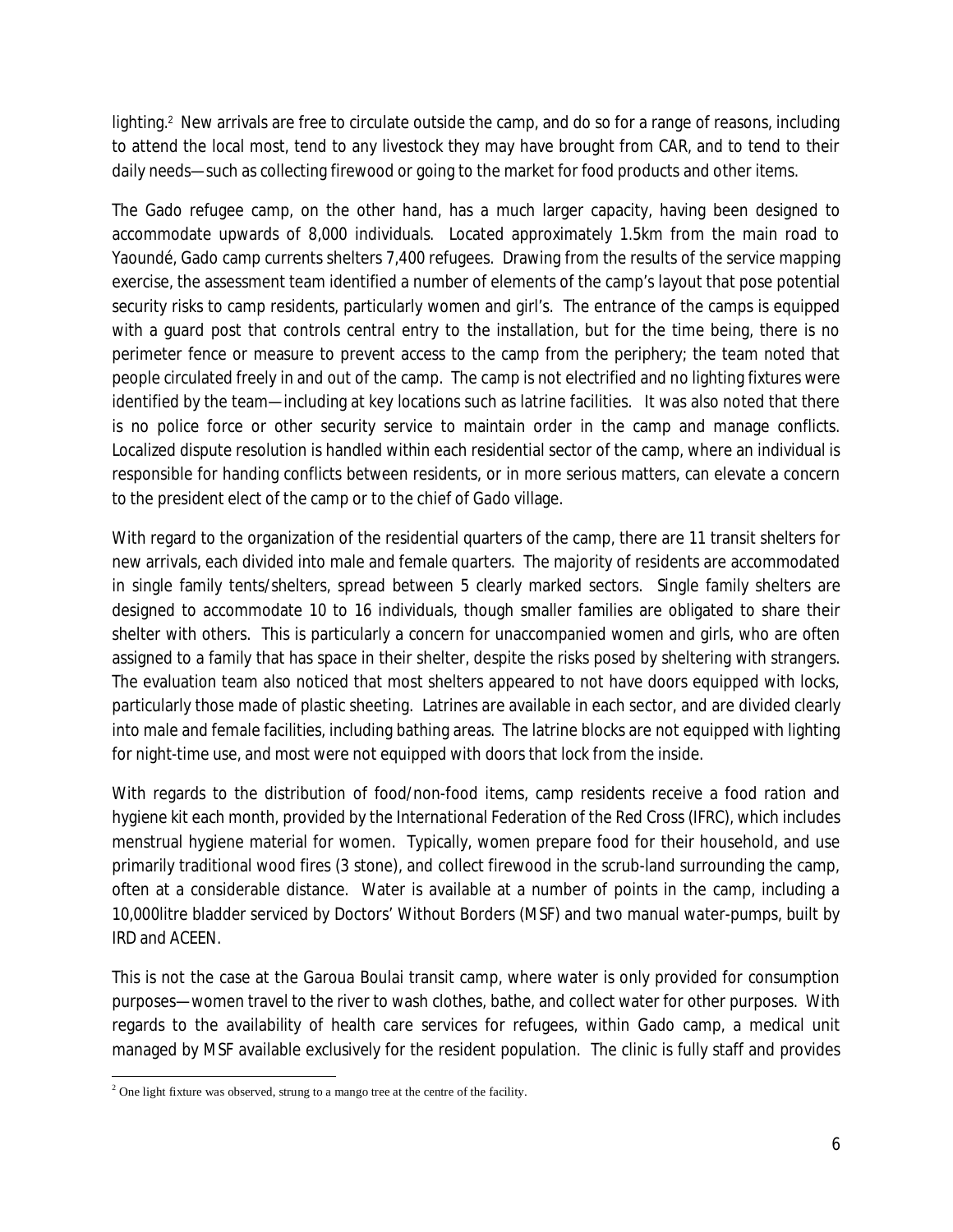primary health care and referral services. Outside the camp, a government-run clinic is available, but is under-equipped to serve the elevated caseload generated by the new refugees. The assessment was unable to determine if these health facilities are capable of provide clinical management of rape, in line with international standards for emergency contexts

## **Camp security dynamics for women and girls**

## *Sexual Violence*

When posed the question of what security problems affect women and girls since the onset of the crisis, focus group participants and key informants highlighted a number of issues and risks of gender-based violence, including sexual violence, domestic abuse, and instances of forced marriage. With regard to sexual violence, participants noted a number of particular concerns. Female participants indicated that there was no location especially 'safe' in their community, noting that women aged 20-40 were often victims of violence, including harassment, physical violence, and rape. The risk of violence was said to be most elevated when they ventured outside the camp, particularly to collect cooking fuel and while en-route to the market to buy/sell merchandises. Participants did note that women and girls travel upwards of 2km from the camp in search of firewood or to go to the market, travelling solo, or at times in groups. Some participants indicated that they had been subject to violence at night in the vicinity of the "hôtels de la place" (hôtel koungué).

The same question was given to male participants, asking them to comment on the specific security problems facing women and girls in the camp. Men confirmed that female residents were subject to a range of abuses and harassment on the part of men, especially when they went to collect water, firewood, and when going to and from the market. Participants indicated that the perpetrators of violence varied, but Cameroonian men were identified as posing a greater risk. Some participants relayed anecdotes of how they had been assaulted by local residents. Female participants also reported that they were also subject to violence within the camp facility, particularly when they used the latrines at night. Across most of the focus group discussions, participants repeatedly referred to the risks of using the latrines at night, that those who went to the toilette at night were especially vulnerable, and could be assaulted or raped. Female participants indicated that they did not feel secure in the camp, particularly because they did not know the other inhabitants, and were concerned that there may be former fighters from CAR present as well. This concern was equally shared by male focus group participants, who also remarked that people from outside the camp would enter the installation in "search of women and girls". When interviewed by the enumerators, the president of the refugees and the president of youths both expressed concern about the lack of security in the camp, particularly around the toilettes, and en route to the areas were women collect wood. Concerns were also raised regarding the availability of space exclusively for women and their problems, and that female residents perceive that their concerns are not taken seriously by the authorities or police forces when they report an incident of violence. Furthermore, when asked why women might hesitate to report an incident of assault, participants suggested that they fear being stigmatized in their community, dismissed by the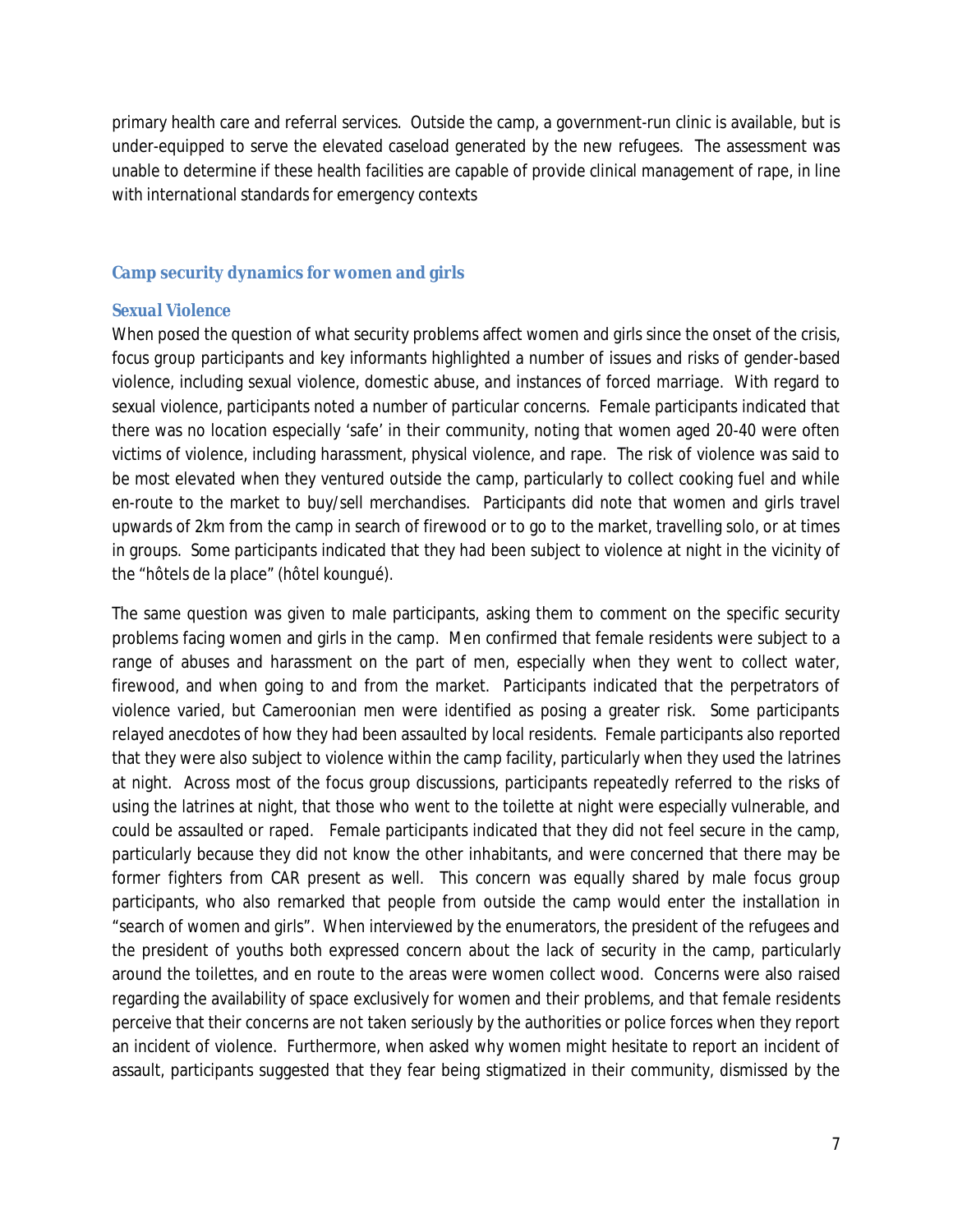authorities, reprimanded by family members, and were general concerned about the lack of confidentiality among authorities/services where they might seek assistance.

It was also noted, on the other hand, that according to key informants, problems related to insecurity had not notably increased since the onset of the crisis, either for residents in general or for women/girls in particular. When considering questions on the dynamics of violence in the camps, many informants stated that cases reported in the camp were handled largely by community leaders, family/friends, and in some cases, by NGO's operating in the facility. It was largely agreed that the camp was an especially secure environment, and for the moment, there isn't an organization specifically mandated to provide security other than the police—who intervene when necessary.

## *Domestic Violence*

While the risk of violence outside the camp is by far greater for women, focus group discussions pointed to domestic violence as a significant concern for camp residents. Participants pointed to instances of forced marriage and spousal abuse (i.e. physical violence), but suggested that these issues were shaped by cultural considerations, and tend to managed at the household level, with the assistance of a community authority figure if necessary. Key informants also noted that women and girls were subject to arranged marriages with Cameroonians, suggesting that refugee women are in a particularly vulnerable state; instances of transactional sex were also noted by key informants. The imam shares these concerns, noting that women suffered from violence in the home and arranged marriages, including girls who were too young to be married. According to the imam, women are especially at risk in the camp because they're often not accompanied by their father or husband. UNHCR's representative suggested that in addition to these issues, that there had also been instances of trafficking (or young girls) reported within the community.

## **Service Availability**

With regards to the types of assistance available for refugees arriving in the area, it should be noted that the camps are organized and with service delivery managed primarily by UNHCR, IFRC, and MSF. During key informant interviews, individuals described a number of the services available to resident refugees. Where water is concerned, at Gado camp, two manual pumps provide water residents, while MSF tankers supply potable water to two large bladders, dedicated specifically household consumption and food preparation. UNHCR's representative noted that for household chores, like washing clothes, women tend use a river located a half kilometer from the camp. IFRC's representative noted that WASH facilities were built to accommodate each of the residential blocks, located at a reasonable distance, and segregated by gender. Latrines and bathing facilities are built with plastic sheeting, but not equipped with a door which can be locked from the inside. It was also noted that while the significant progress has been made to accommodate refugees in culturally-appropriate shelters, there were still concerns about families sharing shelters, and how best to deal with larger families which exceed the size that the average shelter had been designed to accommodate. Monthly food needs are provided by the World Food Program, UNICEF, and IFRC, which deliver rations directly to households, including monthly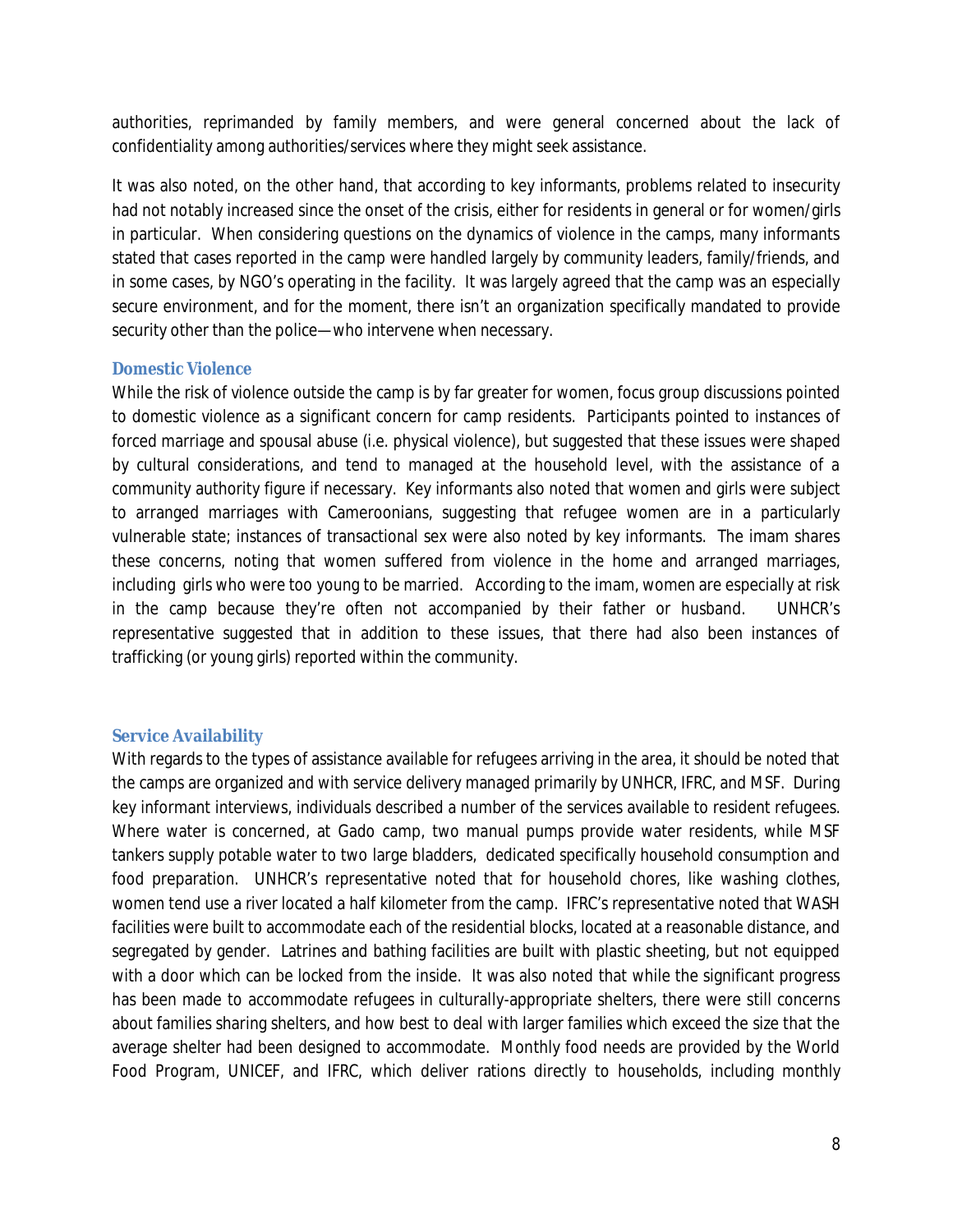hygiene/non-food item kits. UNHCR also noted that education material/services were provided by UNICEF, in partnership with their partner ASSEJA.

A health point has been established within Gado, providing primary health care daily beginning at 8:00 through 15:30. After hours services are ensure by IFRC, who staff the facility with 3 nurses during closing hours, one of which being a female nurse. Where medical needs exceed the skill/training of available staff, patients are referred to the district hospital of Garoua Boulai. In addition to being a fullservice district health facility, the enumeration team noted that PEP kits were available for patients that had been sexually assaulted. The team noted, however, that the reproductive health focal point who manages cases of GBV, did not appear to be trained in the clinical management of rape or psychosocial support of survivors. In addition to the district hospital, there is also a health center located outside the camp which offers basic primary health care services to the community as well as refugees that request services. The health clinic of Garoua Boulai does not appear to offer services specifically tailored to survivors of gender-based violence, and their staff are insufficient in number and not adequately trained in the clinical management of rape.

Where psychosocial services are concerned, at Gado camp an MSF expatriate psychologist is available for consultations. She is available two to three times a week. The assessment noted however, that contrary to the recommendations of the WHO, there does not appear to be any national staff available to provide culturally appropriate psychosocial services to the refugee community. Furthermore, there does not appear to be services for case management of GBV survivors. Women appear to seek services primarily from the district hospital when possible, but seem to be unaware of other services available for individuals who may have suffered violence. For instance, when discussing services available for women that had been sexually assaulted, focus group participants were quick to cite medical care available at the hospital, but could not identify any complementary services, such as counselling or other supports. Some participants were simply unaware of the need, value, or potential availability of such services.

Focus group participants did note that in the majority of cases, a victim of violence would general seek assistance and report the incident. Participants suggested that a survivor would like go to the hospital, particularly if she felt she needed medical assistance. Alternatively, she would turn to her community, perhaps ask a friend for advice, or in some cases, remain quiet about the matter. Some would report the incident to a representative of UNHCR or IFRC. Participants noted, however, that in the case of the transit camp in Garoua Boulai, women felt they weren't listened to or believed by authorities when they would report an incident or seek assistance. They also noted that women, in general, were not convinced that service providers (or the authorities) would respect the principle of confidentiality in sensitive matters. In the case of domestic violence, women indicated that many females don't report abuse, citing widespread belief that violence in the home is normal, or otherwise culturally acceptable. In more extreme cases of domestic abuse, the matters tends to be referred firstly to community authorities, and onward to the hospital if there's need for medical assistance.

When asked what might prevent females from accessing available services, the assessment identified a number of issues. Key informants suggested that services were limited at the hospital, that not all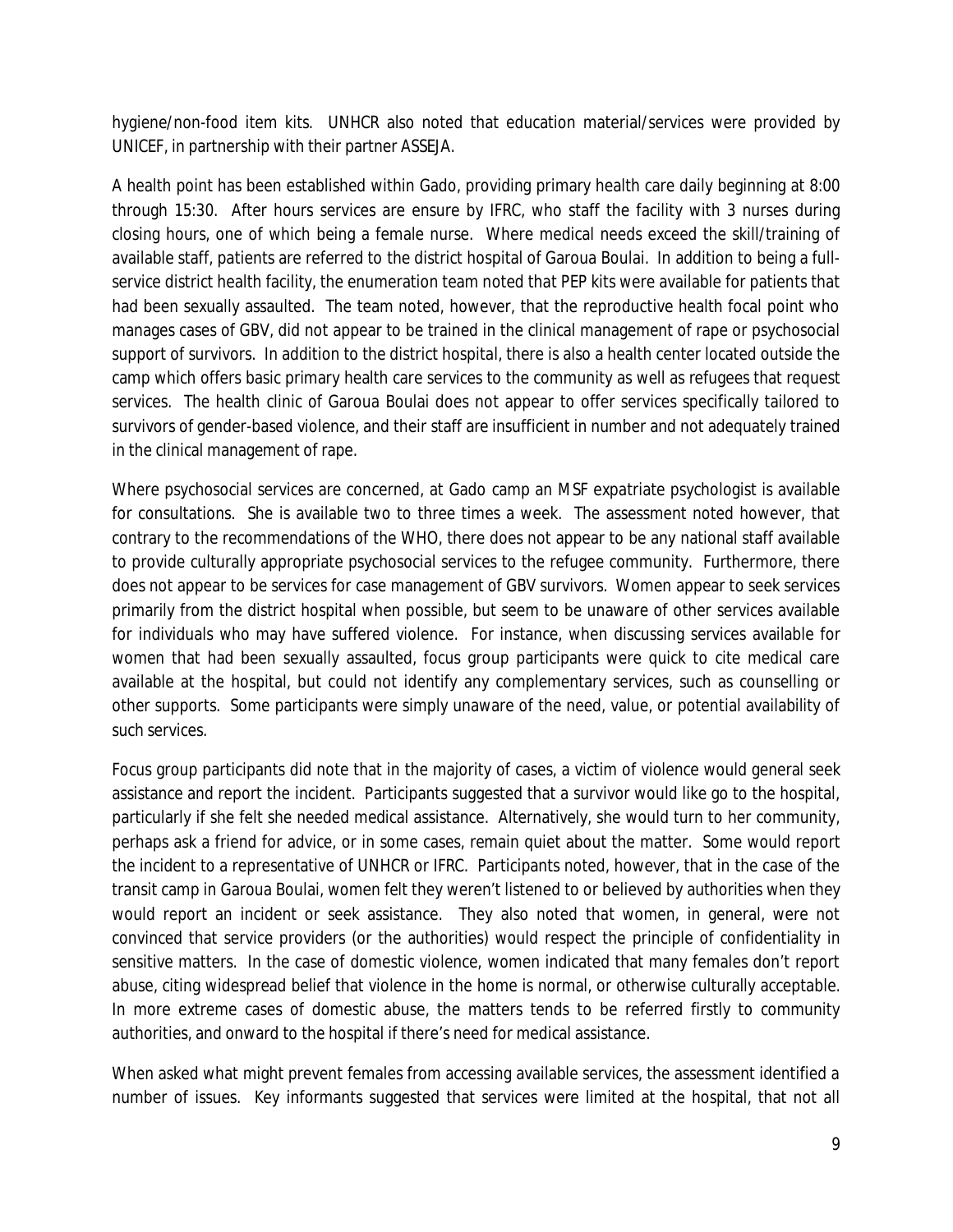individuals seeking services would be treated, and that often medicines were in short supply. Focus group participants suggested that the opening hours of the clinic in the camp were not convenient. Contrary to this, key informants suggested that the camp clinic was often open, well-staffed, and included female clinicians, but noted that some women may be reluctant to seek assistance in the case of sexual violence, for fear of being identified as a victim. The theme of victim stigmatization presented in a number of discussions, but was not elaborated upon by discussion participants.

Finally, the representative of UNHCR suggested that in Gado camp, there were not an adequate number of female personnel/service providers in the camp, that the lack of services specifically for woman was a serious concern, and that residents' concerns about lack of confidentiality was a serious obstacle for women in need of services. Key informants also noted that in some cases, families prevented women and girls from accessing available services. When asked if there was a support network of women for women in the camp, informants were quick to note that no such network exists, but that it would be welcome given women's concerns and the general lack of understanding about the services available for female residents in the camp.

## **Analysis and Recommendations**

Following the analysis of the data generated by this rapid assessment, it's evident that gender based violence is a reality in Gado camp and the vicinity of Garoua Boulai. Our assessment found that there exists a number of risqué factors that increase female vulnerability to violence, and that these risk are most acute experience during daily activities—while women collect firewood, drawing water, using latrines at night, and moving outside the camp. Women and girls are exposed to sexual violence, physical assault, domestic violence, as well as forced marriage. Our assessment also found that services are inadequate relative to the needs in the community and GBV survivors in particular, and that the services available do not achieve the minimum standards for humanitarian emergencies. NGOs and other service providers engaged in the camp and community must augment their services to better meet the needs of refugees. Our recommendations are as follows:

- **1. Augment the number and quality of services available for GBV survivors** Medical, psychosocial and legal/protection services need to be made available immediately to the refugee population as per IASC guidelines. Specifically, medical services points capable of delivering the clinical management of rape need to be increased and should be readily available at the transit site. Health facility staff should be trained in WHO protocols, and facilities equipped with relevant drugs and supplies for post-rape care as outlined in the MISP guidelines. There are currently no culturally appropriate psychosocial services available for survivors and these should be prioritized along with medical care. All involved actors would benefit from additional training on caring for survivors of GBV.
- **2. Augment access to GBV services—**Information and knowledge about the impact and consequences of GBV are limited within the refugee community. GBV services can be life-saving and in the case of medical care, time is of the essence, particularly for rape survivors. Raising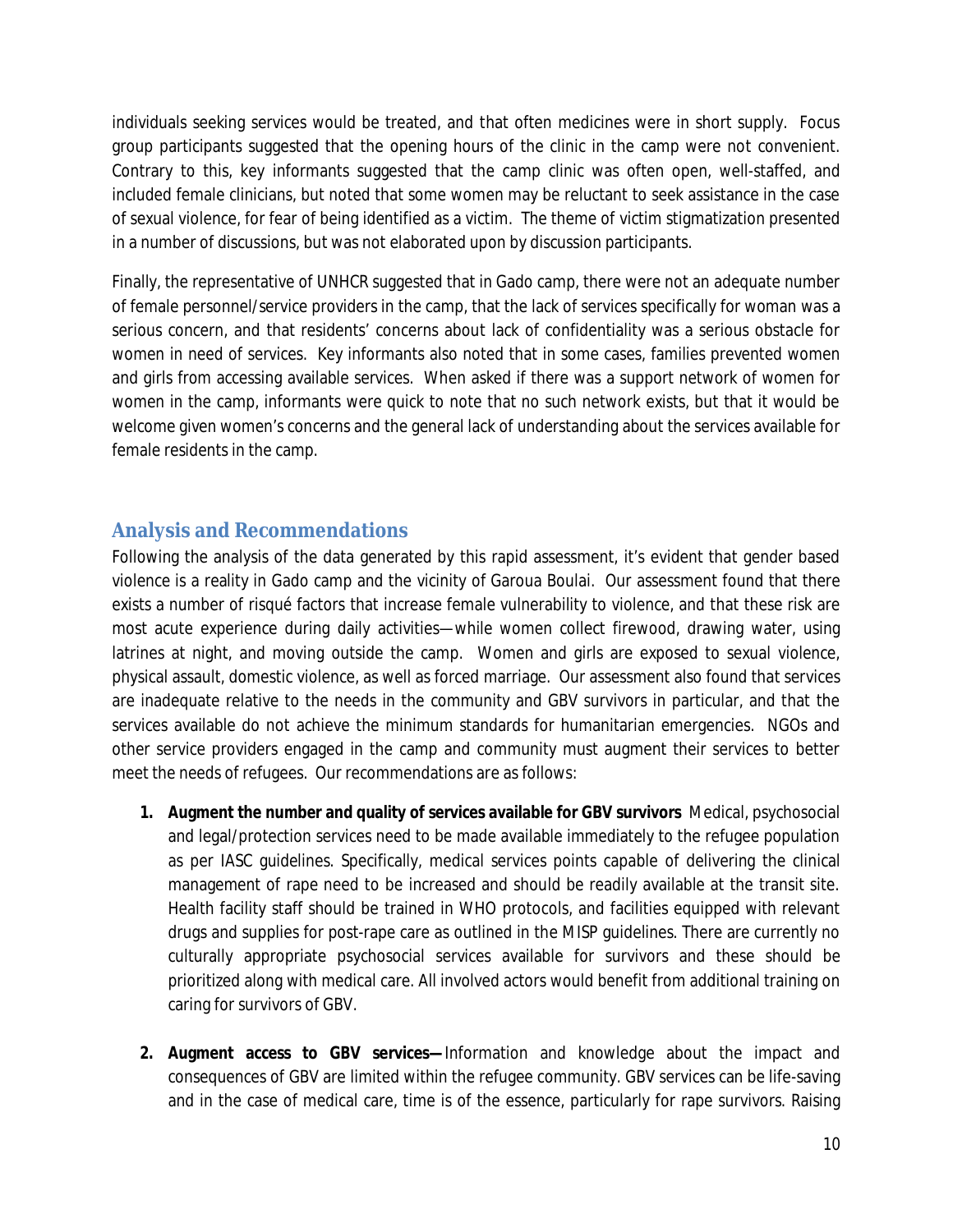awareness and knowledge about the available services and the importance of accessing them in a timely manner is a priority activity. Additionally, a referral pathway between relevant actors needs to be developed to ensure a continuum of care for survivors who report for services.

**3. Improve the safety and security environment for women and girls in the transit sites and camps –** As a starting point, IASC Guidelines for GBV in Humanitarian Settings, which outline minimum standards and practices across sectors, need to app be applied in both transit sites and camps. Additionally, women need to be included in the planning and decision-making forums in the camps so that targeted actions to reduce women and girls vulnerability to violence in key locations/activities such as water points, latrines, markets and firewood collection can be undertaken.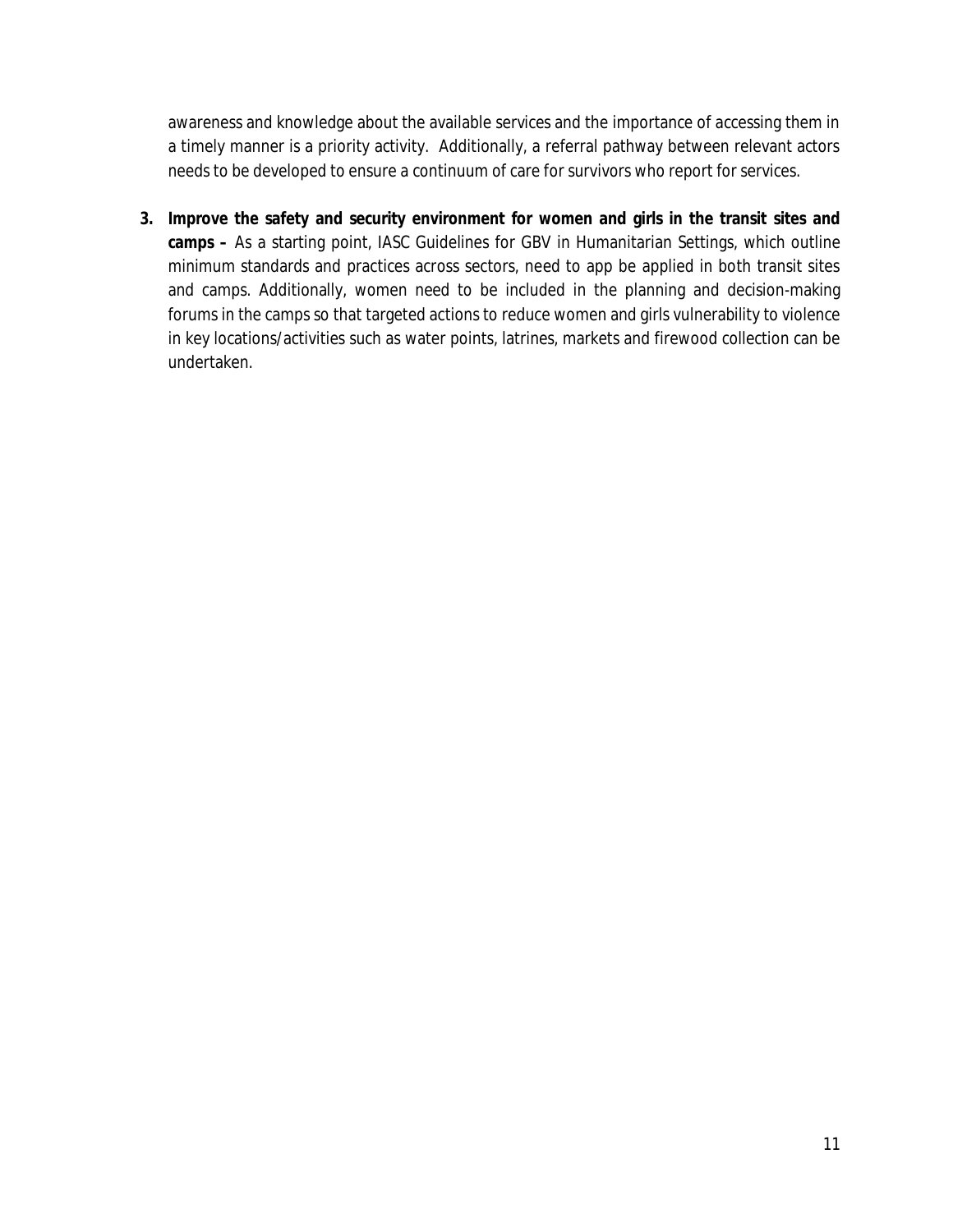## **Annexe—Data-Collection Tools**

### **Service Mapping**

*Remarque : Cet outil est destiné à être utilisé lors des entretiens avec les prestataires de services. Toutes les sections peuvent s'appliquer à certains prestataires de services, tandis que pour d'autres (par ex. un hôpital), il peut être pertinent de ne mettre l'accent que sur une seule section.*

**Équipe :**

**Zone géographique :**

#### **Population desservie estimée :**

- 1. Organisation :
- 2. Assuriez-vous des services avant la survenue de la situation de crise ? Community on the Non-
- 3. Quel type de services assurez-vous aux survivantes de VBG ?

Santé

- $\Box$  Soutien psychosocial / gestion des cas
- $\Box$  Services juridiques
- $\Box$  Protection / sécurité

 $\Box$  Sensibilisation / prévention

#### **Santé**

#### **Zone(s) géographique(s) spécifique(s) de la prestation de services :**

- 4. Quel type de personnel médical travaille ici pour votre organisation ?
	- $\Box$  Infirmiers : combien ?
	- $\Box$  Médecins : combien ? \_\_\_\_\_
	- Sages-femmes : combien ?
	- $\overline{\Box}$  Gynécologues : combien ? \_\_\_\_\_
	- $\Box$  Chirurgiens : combien ?
	- $\Box$  Autre : combien ? \_\_\_\_\_

5. Avez-vous des personnes contacts dédiées à la VBG ? Contracts des personnes contacts dédiées à la VBG ?

Si oui, qui ? \_\_\_\_\_\_\_\_\_\_\_\_\_\_\_\_\_\_\_\_\_\_\_\_\_\_\_\_\_\_\_\_\_\_\_\_\_\_\_\_\_\_\_\_\_\_\_\_\_\_\_\_\_\_\_\_\_\_\_\_\_\_\_\_\_\_\_\_\_\_\_

6. Le personnel médical a-t-il reçu une formation spécialisée sur la prise en charge clinique des femmes ayant survécu à des VBG ?

Oui Non Si oui, qui a dispensé la formation ? Quand la formation a-t-elle été dispensée ?

7. Le personnel médical a-t-il reçu une formation spécialisée sur la prise en charge des filles ayant survécu à des VBG ?

\_\_\_\_\_\_\_\_\_\_\_\_\_\_\_\_\_\_\_\_\_\_\_\_\_\_\_\_\_\_\_\_\_\_\_\_\_\_\_\_\_\_\_\_\_\_\_\_\_\_\_\_\_\_\_\_\_\_\_\_\_\_\_\_\_\_\_\_\_\_\_\_\_\_\_\_\_\_\_\_\_\_\_\_\_\_\_\_\_\_

\_\_\_\_\_\_\_\_\_\_\_\_\_\_\_\_\_\_\_\_\_\_\_\_\_\_\_\_\_\_\_\_\_\_\_\_\_\_\_\_\_\_\_\_\_\_\_\_\_\_\_\_\_\_\_\_\_\_\_\_\_\_\_\_\_\_\_\_\_\_\_\_\_\_\_\_\_\_\_\_\_\_\_\_\_\_\_\_\_\_

Oui Non Si oui, qui a dispensé la formation ? Quand la formation a-t-elle été dispensée ?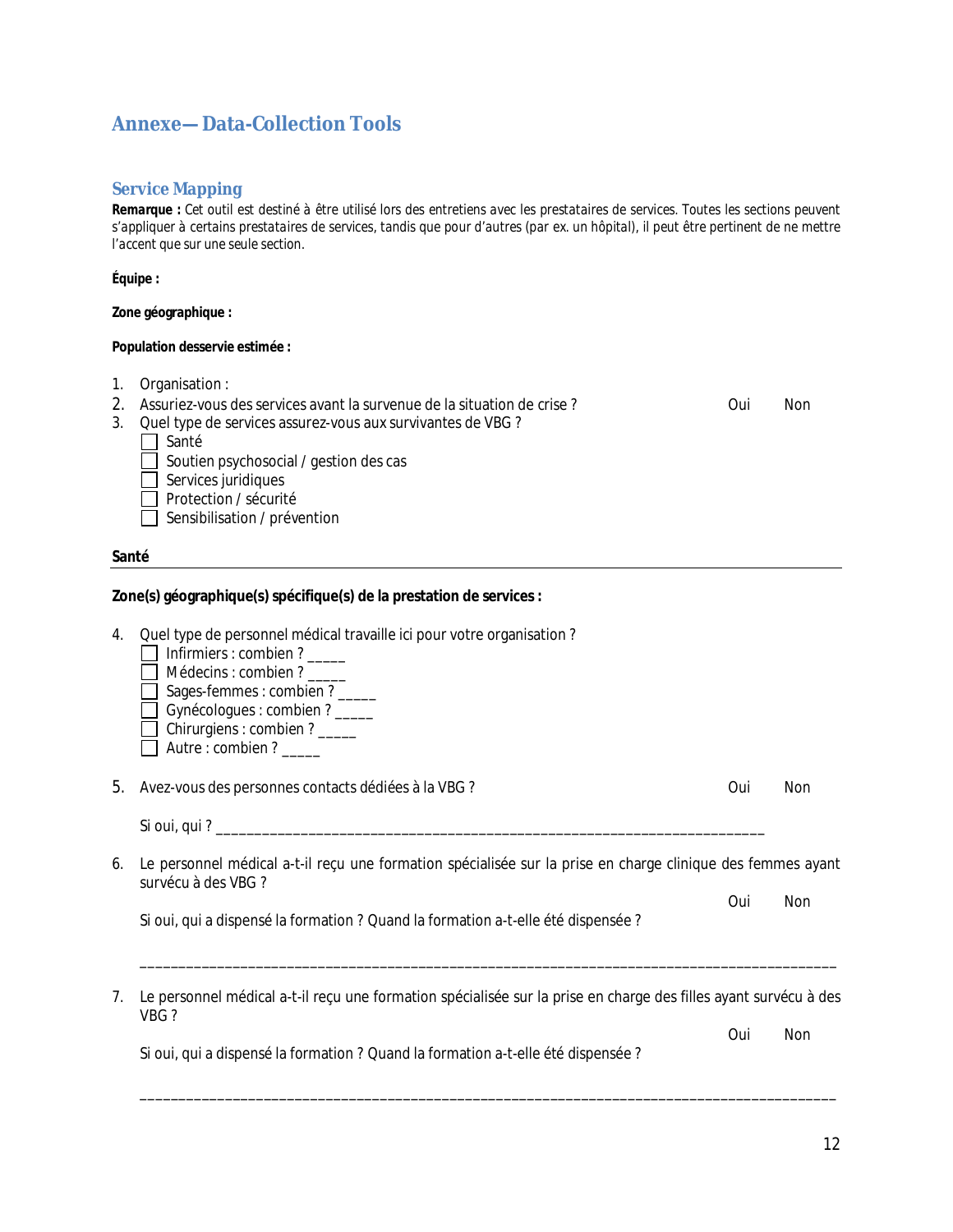| 8. | Disposez-vous de kits post-viol complets?<br>PPE<br>Contraception d'urgence<br>Médicaments / antibiotiques contre les IST                                                                                                      | Oui | Non |
|----|--------------------------------------------------------------------------------------------------------------------------------------------------------------------------------------------------------------------------------|-----|-----|
|    | Vaccination contre l'hépatite B<br>Vaccination contre le tétanos                                                                                                                                                               |     |     |
| 9. | Y a-t-il des travailleurs sociaux formés au sein de votre équipe ?                                                                                                                                                             | Oui | Non |
|    | Si oui, combien ? ______________                                                                                                                                                                                               |     |     |
|    | 10. Ont-ils un lieu sûr et confidentiel à leur disposition pour recevoir les survivantes ?                                                                                                                                     | Oui | Non |
|    | Si oui, demandez à le voir. Est-il sûr et confidentiel ? Inscrivez vos observations ci-dessous :                                                                                                                               |     |     |
|    |                                                                                                                                                                                                                                |     |     |
|    |                                                                                                                                                                                                                                |     |     |
|    | Services psychosociaux                                                                                                                                                                                                         |     |     |
|    | Zone(s) géographique(s) spécifique(s) de la prestation de services :                                                                                                                                                           |     |     |
|    | 11. Quels services spécifiques fournissez-vous ?<br>Soutien émotionnel de base                                                                                                                                                 |     |     |
|    | Gestion des cas                                                                                                                                                                                                                |     |     |
|    | Soutien psychosocial<br>Activités de groupe                                                                                                                                                                                    |     |     |
|    | Autre? Autre and the second state of the second state of the second state of the second state of the second state of the second state of the second state of the second state of the second state of the second state of the s |     |     |
|    | 12. Avez-vous un lieu sûr et confidentiel à votre disposition pour recevoir les survivantes ?                                                                                                                                  | Oui | Non |
|    | Si oui, demandez à le voir. Est-il sûr et confidentiel ? Inscrivez vos observations ci-dessous :                                                                                                                               |     |     |
|    |                                                                                                                                                                                                                                |     |     |
|    |                                                                                                                                                                                                                                |     |     |
|    | 13. Avez-vous un centre pour les femmes ou un autre lieu dédié pour faciliter l'accès des survivantes ?                                                                                                                        | Oui | Non |
|    | Si oui, demandez à voir le centre. Était-il très fréquenté ? Était-il essentiellement rempli de femmes ?<br>D'hommes ? Inscrivez vos observations ci-dessous :                                                                 |     |     |
|    |                                                                                                                                                                                                                                |     |     |
|    | 14. À quelles tranches d'âge spécifiques vos activités sont-elles destinées ?<br>Enfants                                                                                                                                       |     |     |

- Jeunes adolescentes (10-14) Grands adolescentes (15-18)
- Femmes adultes (18+)
- 15. Vos services psychosociaux sont-ils assurés par :

| Des bénévoles formés | Si oui, combien? |
|----------------------|------------------|
|----------------------|------------------|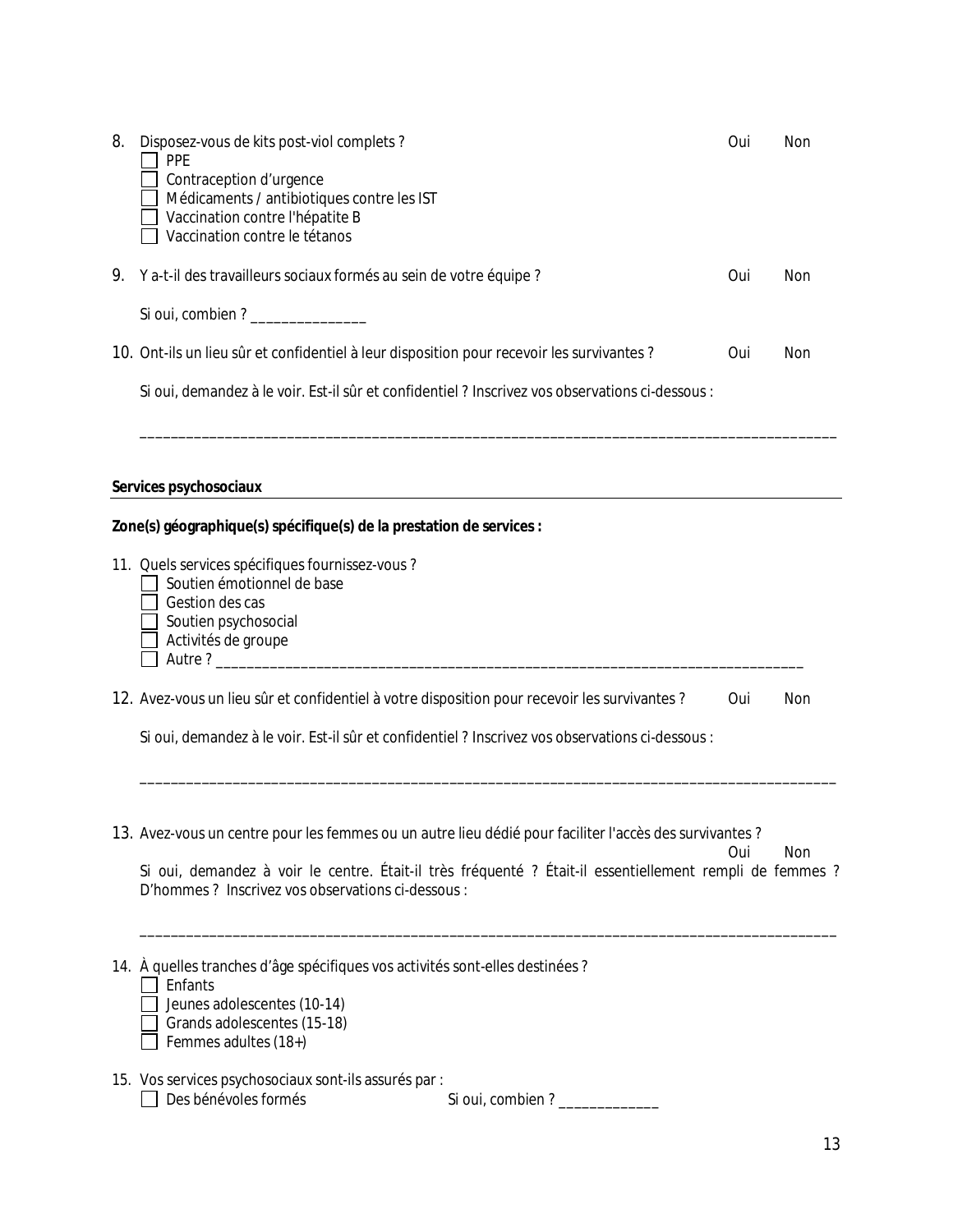Des partenaires (ONG, CBO, etc.) Si oui, combien ? \_\_\_\_\_\_\_\_\_\_\_\_\_\_ Le personnel de votre organisation Si oui, combien ? \_\_\_\_\_\_\_\_\_\_\_\_\_\_

- 16. Si vous travaillez avec des ONG/CBO locales, de quelles organisations s'agit-il, et combien ont-ils de praticiens parmi leurs effectifs ?
- 17. Quel type de formation vos bénévoles et vos travailleurs sociaux ont-ils reçu ?

#### **Juridique, sécurité et protection**

## **Zone(s) géographique(s) spécifique(s) de la prestation de services :**

- 18. Quels services spécifiques fournissez-vous ?
	- $\Box$  Appui juridique
	- Mediation Familial
	- $\Box$  Planification des opérations de sécurité pour les survivantes
	- $\Box$  Refuges/Maison de passage
	- $\Box$  Solutions communautaires (c'est-à-dire refuge au sein de la communauté)
	- $\Box$  Patrouilles
	- Autres ? \_\_\_\_\_\_\_\_\_\_\_\_\_\_\_\_\_\_\_\_\_\_\_\_\_\_\_\_\_\_\_\_\_\_\_\_\_\_\_\_\_\_\_\_\_\_\_\_\_\_\_\_\_\_\_\_\_\_\_\_\_\_\_\_\_\_\_\_\_\_\_\_\_\_\_\_

19. À quelles tranches d'âge spécifiques vos activités sont-elles destinées ?

- $\Box$  Enfants
- $\Box$  Jeunes adolescentes (10-14)
- Grands adolescentes  $(15-18)$
- $\Box$  Femmes adultes (18+)

#### **Difficultés / défis**

20. Quelles sont les principales difficultés rencontrées par votre organisation en termes de prestation de services?

21. Devez-vous refuser des femmes et des filles par manque de ressources ? Oui Non

#### **Autres commentaires**

#### **Personne à contacter au sein de l'organisation**

 $\mathsf{Nom}:$ 

Téléphone : \_\_\_\_\_\_\_\_\_\_\_\_\_\_\_\_\_\_\_\_\_\_\_\_\_\_\_\_\_\_\_

E-mail : \_\_\_\_\_\_\_\_\_\_\_\_\_\_\_\_\_\_\_\_\_\_\_\_\_\_\_\_\_\_\_\_\_\_\_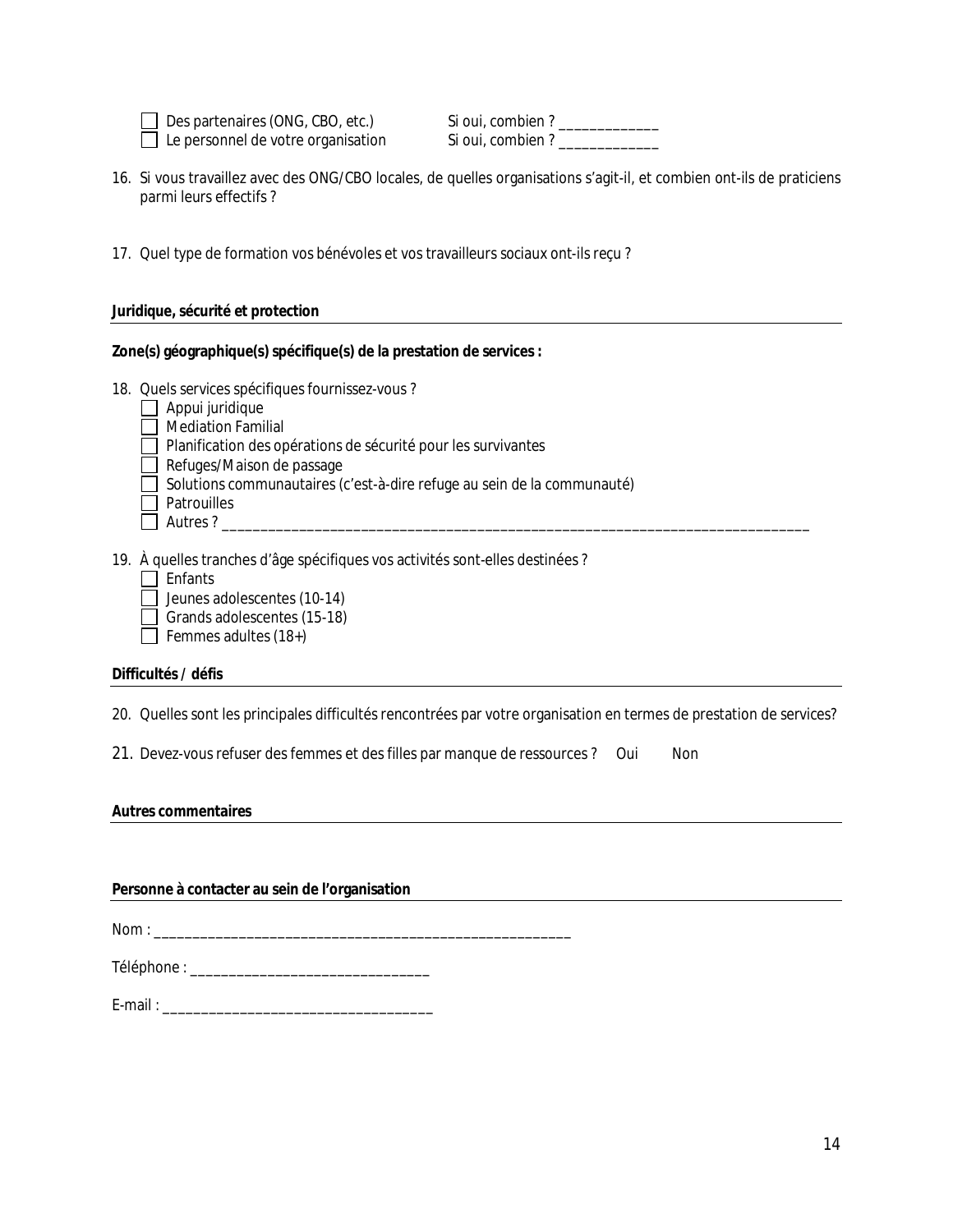## **Key Informant Interview**

*Remarque : Cet outil est destiné à être utilisé lors des entretiens avec les informateurs clés. Les informateurs clés peuvent comprendre les personnes bénéficiant d'un type d'accès particulier à l'échelle de la communauté ou possédant des informations spécifiques (par ex. un médecin, un enseignant, un chef de village, un chef de camp, la dirigeante d'un comité de femmes, etc.). Toutefois, cet outil peut également être utilisé lors d'entretiens individuels avec des membres de la communauté choisis de façon aléatoire. (N'oubliez pas, vous devez toujours obtenir le consentement de la personne avant de la faire participer au processus de recueil d'informations.) Les entretiens individuels prennent du temps ; tenez compte des ressources et du temps dont vous disposez pour définir l'ordre dans lequel vous interrogerez les informateurs clés. Certaines de ces questions sont délicates ; revoyez les aspects éthiques avant l'entretien, en tenant tout particulièrement compte de la sécurité des deux parties. Il est possible de supprimer certaines questions si cela est nécessaire pour des raisons de sécurité ou d'autres motifs. Remplissez les sections concernant spécifiquement votre informateur clé.* 

#### **Équipe :**

| Est-ce nécessaire de traduire l'entretien?                                                                                                                                                                                                                                                                                                                                                                                                                                                                                                                                                                                                                                                | Oui     | <b>Non</b> |     |     |
|-------------------------------------------------------------------------------------------------------------------------------------------------------------------------------------------------------------------------------------------------------------------------------------------------------------------------------------------------------------------------------------------------------------------------------------------------------------------------------------------------------------------------------------------------------------------------------------------------------------------------------------------------------------------------------------------|---------|------------|-----|-----|
| Si oui, la traduction a été effectuée de/du _________________(langue) à/au __________________(langue)                                                                                                                                                                                                                                                                                                                                                                                                                                                                                                                                                                                     |         |            |     |     |
|                                                                                                                                                                                                                                                                                                                                                                                                                                                                                                                                                                                                                                                                                           |         |            |     |     |
| Sexe de l'informateur clé : Masculin                                                                                                                                                                                                                                                                                                                                                                                                                                                                                                                                                                                                                                                      | Féminin |            |     |     |
| Âge de l'informateur clé :<br>Remarque importante : il est très improbable que vous ayez besoin de faire participer des enfants au processus de recueil<br>d'informations dans le cadre de cette évaluation rapide, ou que vous y soyez préparés. Pensez à revoir les Principes d'éthique et<br>de sécurité recommandés par l'OMS pour la recherche, la documentation et le suivi de la violence sexuelle dans les situations<br>d'urgence, et à rechercher d'autres moyens de recueillir des informations pertinentes concernant la situation des filles âgées de<br>moins de 18 ans.<br>$ $   10-14 ans<br>$\Box$ 15-19 ans<br>$\Box$ 20-24 ans<br>$\Box$ 25-40 ans<br>  Plus de 40 ans |         |            |     |     |
| Généralités                                                                                                                                                                                                                                                                                                                                                                                                                                                                                                                                                                                                                                                                               |         |            |     |     |
| 1. La population concernée est-elle déplacée du fait de la situation de crise?                                                                                                                                                                                                                                                                                                                                                                                                                                                                                                                                                                                                            |         |            | Oui | Non |

2. Si oui, dans quel type de communauté la population concernée vit-elle depuis l'émergence de la situation de crise?  $\Box$  Un camp organisé

| $\Box$ On camp organisc |
|-------------------------|
| □ Une communauté hôte   |

Un campement désorganisé

 $\Box$  Un bâtiment public (école, bâtiment abandonné, etc.)

- $\Box$  Des rapatriés vivant dans un village / foyer d'origine
- $\Box$  Des rapatriés en situation de déplacement secondaire
- 3. Si la population vit dans un camp organisé, qui gère ce camp ? (veuillez préciser) :
	- $\Box$  Le gouvernement  $\Box$
	- Les forces armées \_\_\_\_\_\_\_\_\_\_\_\_\_\_\_\_\_\_\_\_\_\_\_\_\_
	- Un organisme des Nations Unies \_\_\_\_\_\_\_\_\_\_\_\_\_\_\_\_\_\_\_\_\_\_\_\_\_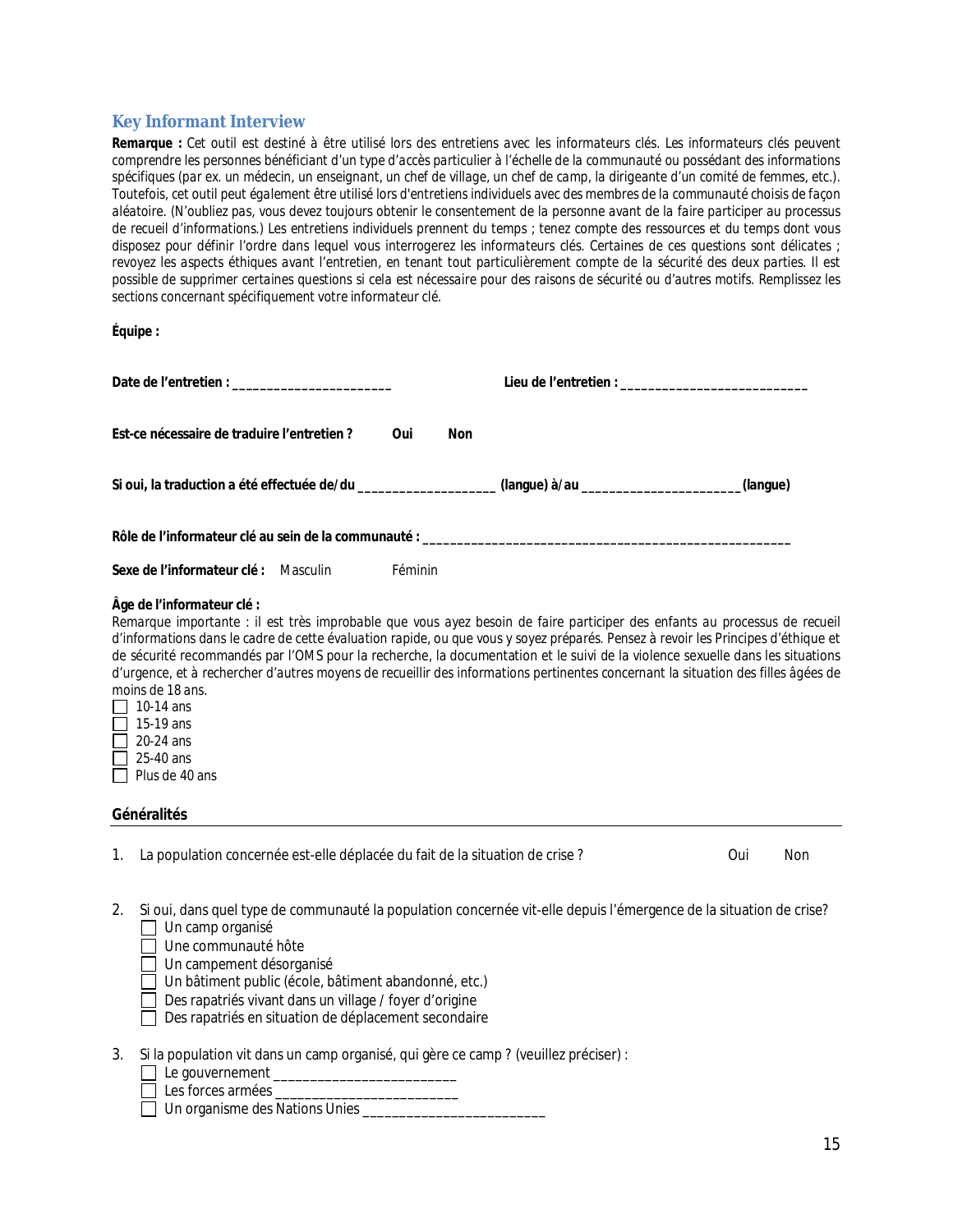| Une ONG |  |  |
|---------|--|--|
|         |  |  |

Un particulier / une organisation privée \_\_\_\_\_\_\_\_\_\_\_\_\_\_\_\_\_\_\_\_\_\_\_\_\_

Autre – Veuillez préciser :

|  | 4. Des cas d'enfants non accompagnés ont-ils été signalés dans cette communauté? | Oui | Non |
|--|----------------------------------------------------------------------------------|-----|-----|
|--|----------------------------------------------------------------------------------|-----|-----|

#### **Accès aux services de base**

5. À quels services les femmes adultes du camp peuvent-elles accéder en toute sécurité ? S'il a lieu, précisez le nom de l'organisation qui assure ces services.  $\Box$  Aide alimentaire / distributions de denrées alimentaires

| <u>Thuộ dinhộn tấn ở Parsti nhấtiôns do đồm cos dinhôn tấn cs</u> |  |
|-------------------------------------------------------------------|--|
| Abri                                                              |  |
| $\Box$ Produits non alimentaires (précisez lesquels)              |  |
| $\Box$ Soins (y compris la santé génésique)                       |  |
| ■ Kits d'hygiène/de dignité                                       |  |
| $\Box$ Éducation                                                  |  |
| $\Box$ Lieux accueillants pour les femmes                         |  |
| $\Box$ Eau potable                                                |  |
| Latrines                                                          |  |
| $\Box$ Autre – Veuillez préciser :                                |  |

6. À quels services les filles et adolescentes du camp peuvent-elles accéder en toute sécurité ? S'il a lieu, précisez le nom de l'organisation qui assure ces services.

| Aide alimentaire / distributions de denrées alimentaires |  |
|----------------------------------------------------------|--|
| Abri                                                     |  |
| Produits non alimentaires (précisez lesquels)            |  |
| Soins (y compris la santé génésique)                     |  |
| Kits d'hygiène/de dignité                                |  |
| ↑ Éducation                                              |  |
| $\Box$ Lieux accueillants pour les femmes                |  |
| $\Box$ Eau potable                                       |  |
| Latrines                                                 |  |
| Autre – Veuillez préciser :                              |  |

- 7. Pour quelles raisons les filles, les adolescentes ou les femmes ne peuvent-elles pas accéder à certains de ces services ?
	- $\Box$  Les hommes sont prioritaires
	- $\Box$  Il n'y a pas de personnel féminin pour assurer ces services
	- Les centres de santé manquent de médicaments
	- □ Les filles/femmes ne sont pas autorisées par leurs familles à accéder à ces services
	- $\Box$  Il n'est pas sûr pour les filles/femmes de se rendre sur les sites où les services sont assurés
	- $\Box$  La localisation de ces services n'est pas pratique pour les filles/femmes
	- $\Box$  Les horaires ne sont pas pratiques pour les filles/femmes
	- $\Box$  Autre Veuillez préciser :
- 8. Les filles et les femmes se rendent-elles hors de la communauté pour gagner de l'argent afin de satisfaire leurs besoins fondamentaux?<br>Oui Non

**Non** 

- 9. Que font les femmes et les filles pour gagner un revenu permettant de satisfaire leurs besoins fondamentaux ? (Cochez toutes les réponses appropriées)
	- Mendicité
	- $\Box$  Collecte de bois
	- $\Box$  Collecte de paille
	- Relations sexuelles monnayées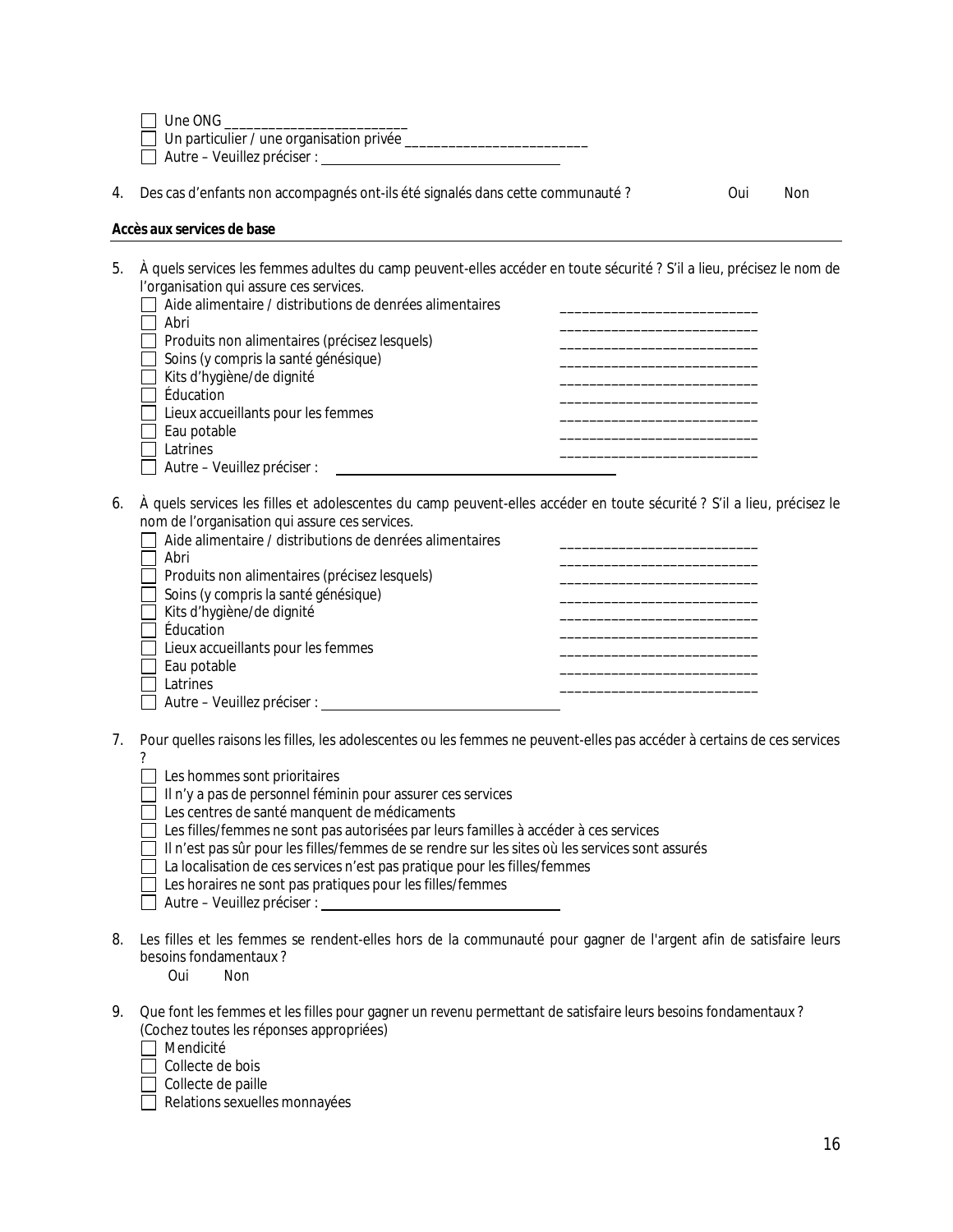$\Box$  Travail domestique

Autre – Veuillez préciser :

- 10. En règle générale, les femmes et les filles se déplacent-elles seules ou en groupe hors de la communauté ?  $\Box$  Seules/individuellement
	- $\Box$  En groupes

#### **La sécurité des femmes et des filles**

- 11. Quels sont les principaux problèmes de sécurité auxquels sont confrontées les femmes adultes dans cette communauté ? (Cochez toutes les réponses appropriées)
	- Absence de lieux sûrs dans la communauté
	- $\Box$  Violences/abus sexuels
	- $\Box$  Violence au domicile
	- Risque d'agression lors des déplacements hors de la communauté
	- $\Box$  Risque d'agression sur le trajet vers les latrines, les marchés locaux, etc. Veuillez préciser :

|  |  |  | Mariage arrangé par les familles |  |
|--|--|--|----------------------------------|--|
|--|--|--|----------------------------------|--|

\_\_\_\_\_\_\_\_\_\_\_\_\_\_\_\_\_\_\_\_\_\_\_\_\_\_\_

- $\Box$  Trafic
- Impossibilité d'accéder aux services et ressources

 $\Box$  Ne sait pas

- Autre Veuillez préciser :
- 12. Quels sont les principaux problèmes de sécurité auxquels sont confrontées les filles et adolescentes dans cette communauté ? (Cochez toutes les réponses appropriées)
	- Absence de lieux sûrs dans la communauté
	- $\Box$  Violences/abus sexuels
	- $\Box$  Violence au domicile

Risque d'agression lors des déplacements hors de la communauté

 $\Box$  Risque d'agression sur le trajet vers les latrines, les marchés locaux, etc. Veuillez préciser :

\_\_\_\_\_\_\_\_\_\_\_\_\_\_\_\_\_\_\_\_\_\_\_\_\_\_\_ Mariage arrangé par les familles

- $\Box$  Trafic
- Impossibilité d'accéder aux services et ressources
- $\Box$  Ne sait pas

Autre – Veuillez préciser :

- 13. Les problèmes de sécurité auxquels sont confrontées les femmes et les filles se sont-ils aggravés depuis l'émergence de la situation d'urgence ?
- 14. Le nombre de cas de viol/violences sexuelles signalés a-t-il augmenté de façon notable depuis l'émergence de la situation d'urgence ?
- 15. Quels types de violence les femmes ont-elles signalés ?
- 16. Quels types de violence les adolescentes ont-elles signalés, s'ils diffèrent de ceux indiqués ci-dessus ?
- 17. Quels types de violence les filles ont-elles signalés, s'ils diffèrent de ceux indiqués ci-dessus ?
- 18. Dans quel(s) contexte(s) les viols/violences sexuelles surviennent-ils dans la communauté ? (Cochez toutes les réponses appropriées)

 $\Box$  Au domicile

Oui Non

Oui Non

Lorsque les filles/femmes se rendent au marché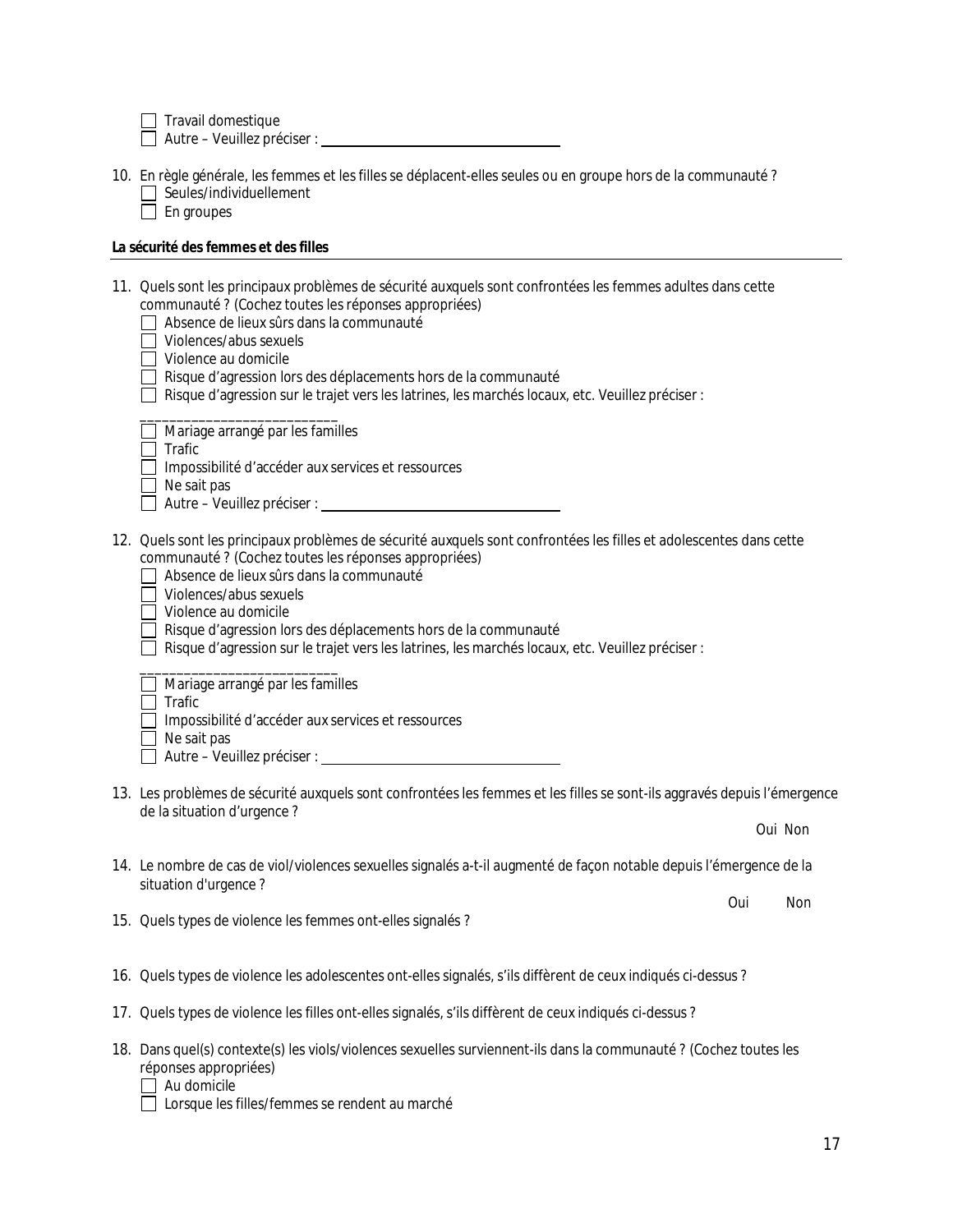| Aux latrines/installations sanitaires |  |
|---------------------------------------|--|
|                                       |  |

Lorsque les filles/femmes collectent du bois

À l'école

- Lorsque les filles/femmes vont chercher de l'eau
- □ Lorsqu'elles veulent accéder aux services (aide alimentaire, etc.)
- $\Box$  Ne sait pas
- Autre Veuillez préciser :
- 19. Vers qui les femmes se tournent-elles le plus souvent pour obtenir de l'aide lorsqu'elles ont été victimes d'une forme de violence ?
	- $\Box$  Un membre de la famille
	- $\Box$  Un dirigeant communautaire
	- $\Box$  La police
	- □ Une ONG travaillant avec des femmes
	- $\Box$  Un travailleur social de sexe féminin
	- □ Un organisme des Nations Unies
	- $\Box$  Un(e) ami(e)
	- $\Box$  Ne sait pas
	- Autre Veuillez préciser :
- 20. Vers qui les filles et adolescentes se tournent-elles le plus souvent pour obtenir de l'aide lorsqu'elles ont été victimes d'une forme de violence ?
	- $\Box$  Un membre de la famille
	- □ Un dirigeant communautaire
	- $\Box$  La police
	- $\Box$  Une ONG travaillant avec des femmes
	- Un travailleur social de sexe féminin
	- □ Un organisme des Nations Unies
	- $\Box$  Un(e) ami(e)
	- Un enseignant
	- $\Box$  Ne sait pas
	- Autre Veuillez préciser :
- 21. Les groupes suivants ont-ils accès au camp ou à la communauté ?
	- $\Box$  L'armée
	- $\overline{\Box}$  Les milices informelles
	- $\Box$  La police
	- $\Box$  Les forces de maintien de la paix
	- $\Box$  Aucun des groupes ci-dessus.
- 22. Des cas d'exploitation ou d'abus sexuels à l'égard des filles et des femmes ont-ils été signalés ? Oui Non Si oui, par qui ?
	- Le gouvernement \_\_\_\_\_\_\_\_\_\_\_\_\_\_\_\_\_\_\_\_\_\_\_\_\_
	- L'armée \_\_\_\_\_\_\_\_\_\_\_\_\_\_\_\_\_\_\_\_\_\_\_\_\_
	- $\Box$  La police  $\Box$
	- Les forces de maintien de la paix \_\_\_\_\_\_\_\_\_\_\_\_\_\_\_\_\_\_\_\_\_\_\_\_\_
	- Un organisme des Nations Unies \_\_\_\_\_\_\_\_\_\_\_\_\_\_\_\_\_\_\_\_\_\_\_\_\_
	- Des ONG \_\_\_\_\_\_\_\_\_\_\_\_\_\_\_\_\_\_\_\_\_\_\_\_\_\_\_\_
	- $\Box$  Autre
- 23. Quelles mesures de sécurité ont été prises par la police et/ou les forces de maintien de la paix pour limiter les risques potentiels pour les filles et les femmes ?
	- $\Box$  Augmentation du nombre de policiers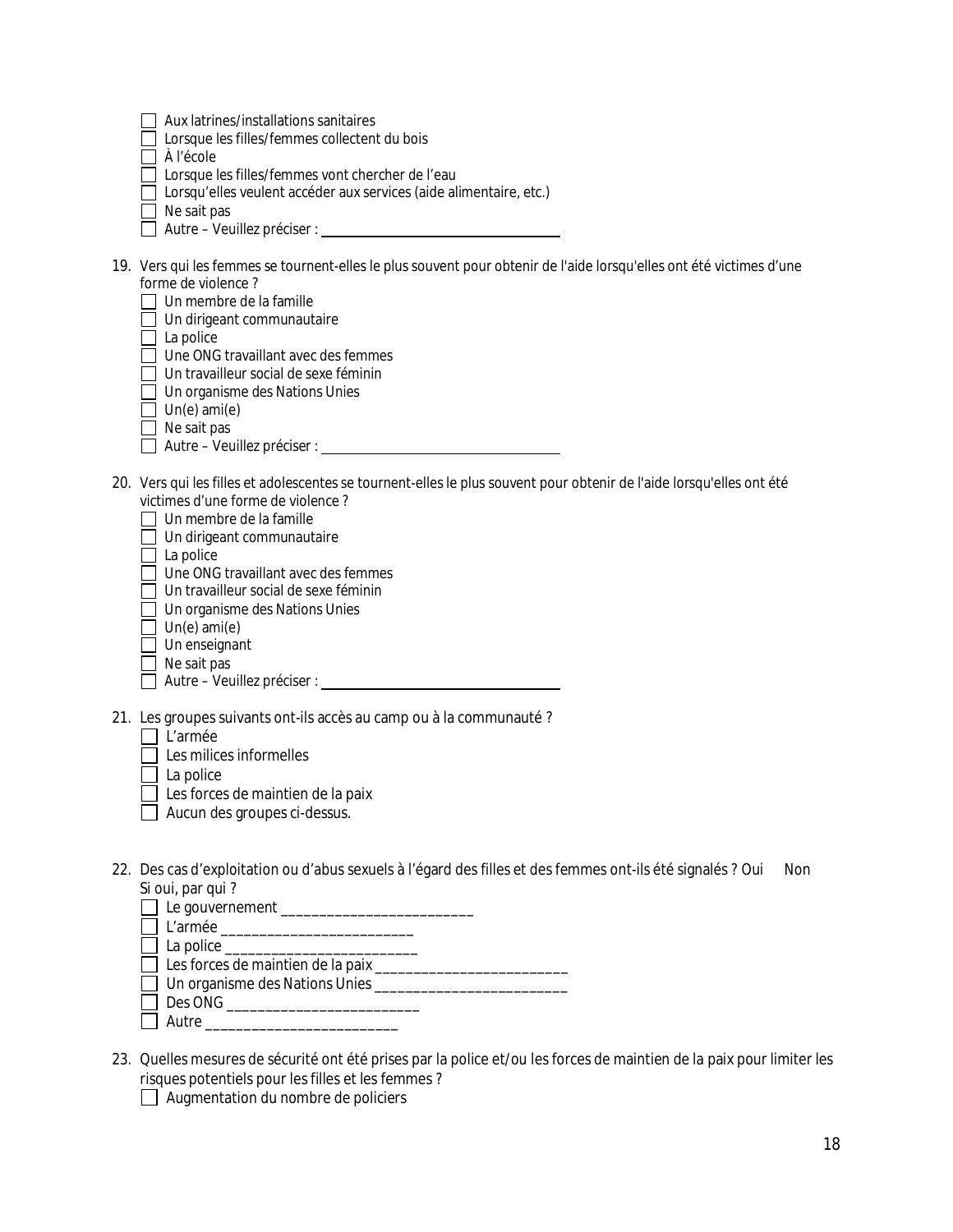| $\Box$ Patrouilles de police/forces de maintien de la paix autour de la communauté |  |  |  |
|------------------------------------------------------------------------------------|--|--|--|
|                                                                                    |  |  |  |

Augmentation du nombre de policiers de sexe féminin

 $\Box$  Augmentation du nombre de femmes chargées du maintien de la paix

 $\Box$  Groupes communautaires chargés de la sécurité

 $\Box$  Patrouilles durant le ramassage du bois

- $\Box$  Formation des filles/femmes sur le signalement des incidents
- $\Box$  Ne sait pas
- Autre Veuillez préciser :
- 24. Y a-t-il des abris ou des lieux sûrs où les femmes adultes peuvent se rendre lorsqu'elles ne se sentent pas en sécurité ? Oui Non
- 25. Y a-t-il des abris ou des lieux sûrs où les adolescentes peuvent se rendre lorsqu'elles ne se sentent pas en sécurité?

Oui Non

26. Y a-t-il des abris ou des lieux sûrs où les filles peuvent se rendre lorsqu'elles ne se sentent pas en sécurité ? Oui Non

#### **Les interventions sanitaires liées à la VBG**

- 27. Y a-t-il des services de santé à la disposition des filles et des femmes de la communauté / du camp ? Oui Non
- 28. Si oui, les filles et les femmes ont-elles accès aux services de santé à tout moment ? Oui Non
- 29. Y a-t-il du personnel médical féminin (médecins, infirmières et/ou sages-femmes) dans les centres de santé ? Oui Non
- 30. Pour quelles raisons les filles ou les femmes ayant survécu à des VBG peuvent ne pas être en mesure d'accéder aux services de santé ?
	- La peur d'être identifiées en tant que survivantes
	- La distance à parcourir pour se rendre aux centres de santé
	- $\Box$  L'absence de personnel féminin
	- $\Box$  L'impossibilité de bénéficier d'un traitement confidentiel
	- $\Box$  Le manque de personnel formé
	- $\Box$  Le fait de ne pas savoir qu'elles doivent se rendre au centre pour recevoir un traitement
	- Ne sait pas
	- Autre Veuillez préciser :

#### **Les interventions psychosociales liées à la VBG**

31. Existe-t-il des systèmes de soutien psychologique et/ou social pour les femmes adultes ayant survécu à des VBG ?

**Non** 

- 32. Si oui, quels types de système de soutien sont mis à la disposition des femmes adultes ? (Cochez toutes les réponses appropriées)
	- $\Box$  Centres d'accueil
	- Groupes d'entraide
	- $\Box$  Gestion des cas et accompagnement individuel
	- Renforcement des compétences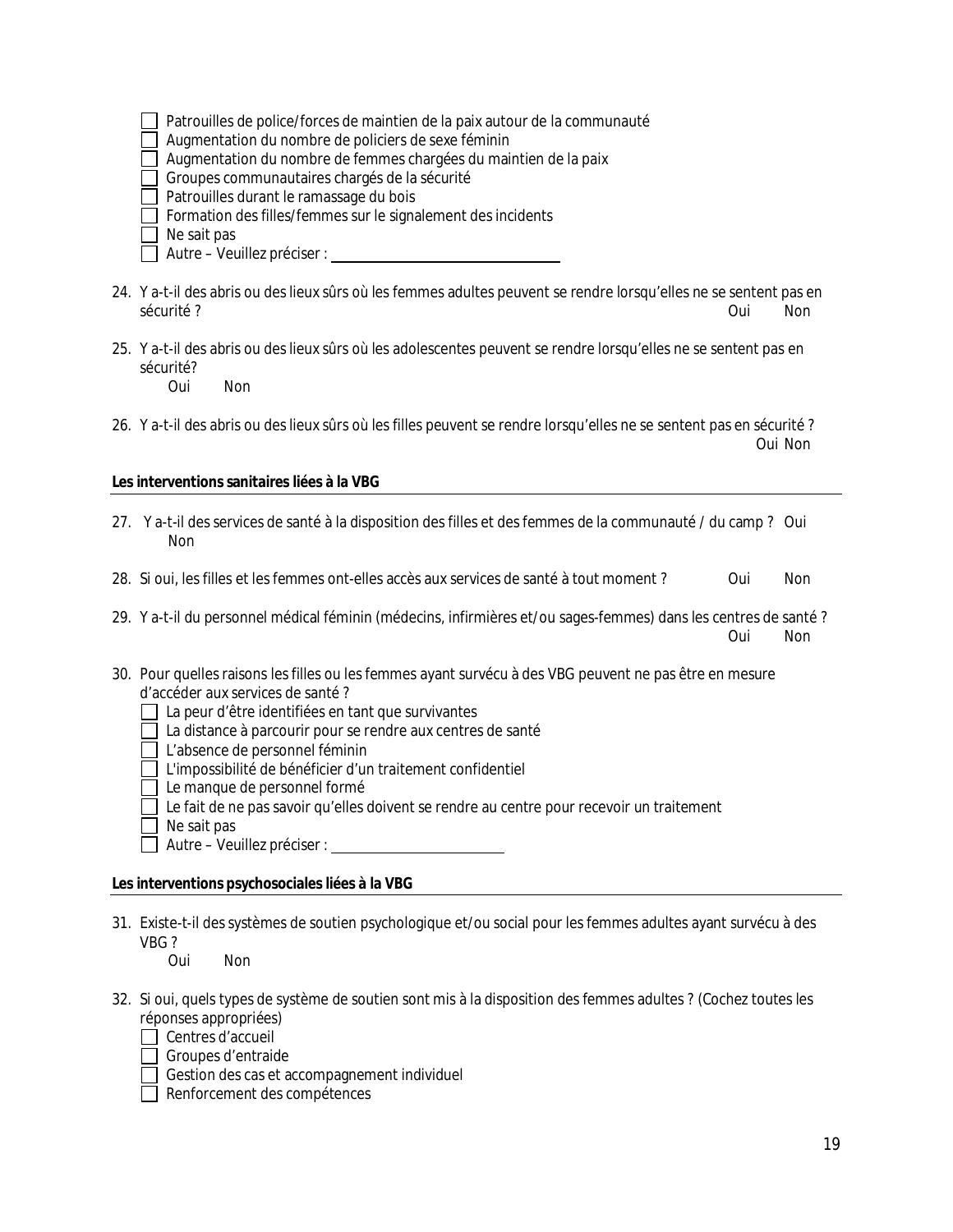$\Box$  Éducation

Activités génératrices de revenus/formation professionnelle

 $\Box$  Orientations vers des services de santé mentale

| $\Box$ Autre – Veuillez préciser : |  |
|------------------------------------|--|
|------------------------------------|--|

33. Existe-t-il des systèmes de soutien psychologique et/ou social pour les filles et les adolescentes ayant survécu à des VBG ?

Oui Non

34. Si oui, quels types de système de soutien sont mis à la disposition des filles et des adolescentes ? (Cochez toutes les réponses appropriées)

| Centres d'accueil                                   |
|-----------------------------------------------------|
| Groupes d'entraide                                  |
| $\Box$ Gestion des cas et accompagnement individuel |
| Renforcement des compétences                        |

Éducation

- Activités génératrices de revenus/formation professionnelle
- Orientations vers des services de santé mentale
- Autre Veuillez préciser :
- 35. Y a-t-il un système de référence opérationnel entre les prestataires de santé et les organisations assurant un soutien psychologique ou social ? Oui Non
- 36. Existe-t-il des réseaux de femmes communautaires informels ? Oui Non

- 37. Pour quelles raisons les filles ou les femmes ayant survécu à des VBG peuvent ne pas être en mesure d'accéder aux services de soutien psychosocial ?
	- La peur d'être identifiées en tant que survivantes
	- □ La distance à parcourir pour se rendre au centre

L'absence de personnel féminin

L'impossibilité de bénéficier d'un soutien confidentiel

 $\Box$  Le manque de personnel formé

 $\Box$  Le fait de ne pas savoir qu'elles doivent se rendre au centre pour recevoir un traitement

 $\Box$  Ne sait pas

Autre – Veuillez préciser :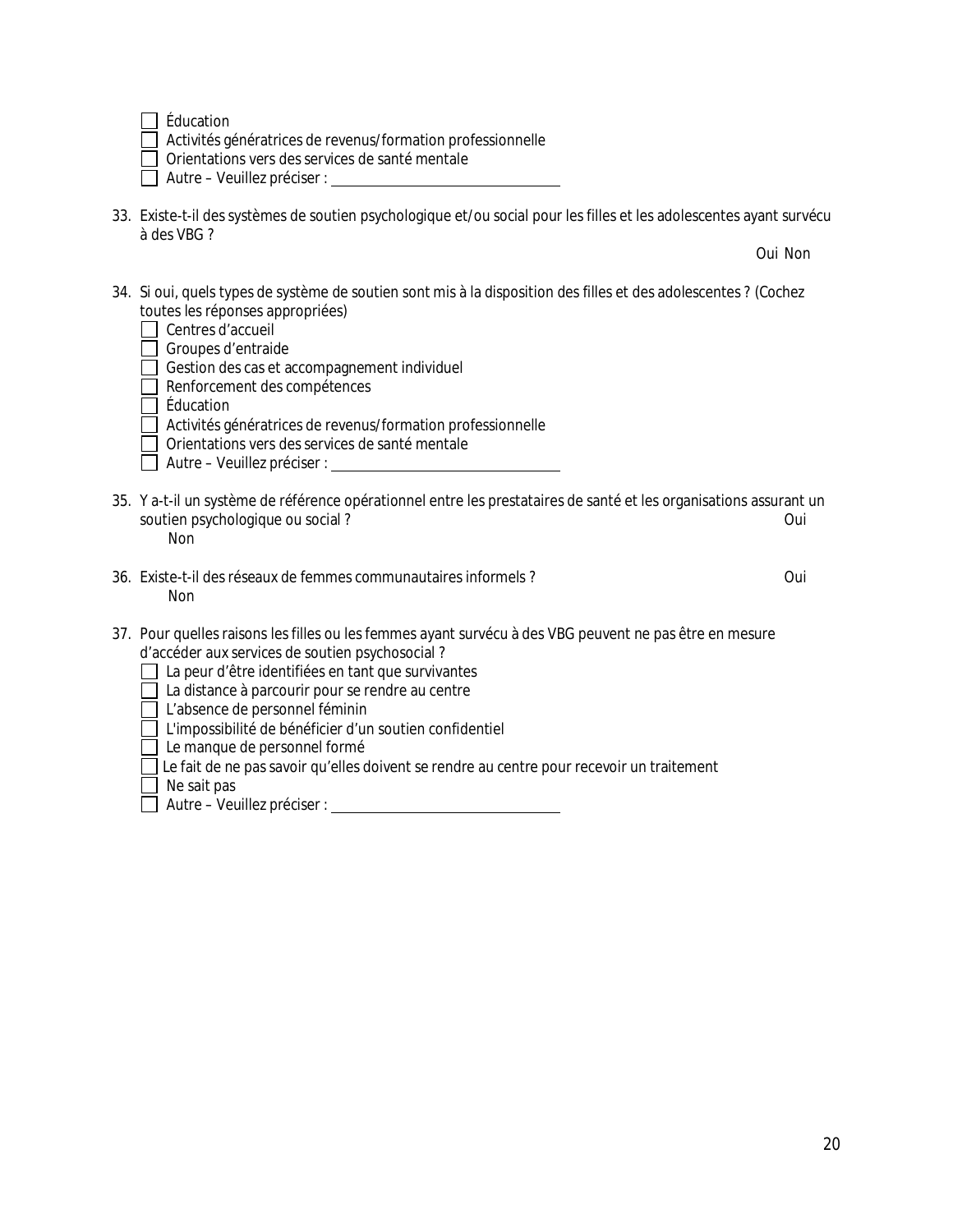### **Focus Group Discussion**

*Remarque : Cet outil est destiné à être utilisé lors des discussions en groupes restreints. L'équipe doit assurer aux participants que toutes les informations communiquées dans le cadre de la discussion resteront confidentielles ; si le/la secrétaire est amené(e) à prendre des notes, il/elle ne recueillera aucune information permettant d'identifier des individus ou d'associer des personnes aux réponses fournies. Certaines de ces questions sont délicates. Vous devez envisager tous les problèmes d'éthique potentiels avant d'initier la discussion, en tenant compte de la sécurité des personnes interrogées, en veillant à ce que tous les*  participants acceptent de ne pas divulguer hors du groupe les informations échangées dans le cadre de la discussion, et en *obtenant le consentement éclairé des participants. Le groupe doit être homogène (être par exemple composé de dirigeants communautaires, de femmes adultes, de jeunes, d'adolescentes, etc.), et ne doit pas comporter plus de 10 à 12 participants. Par ailleurs, la discussion ne doit pas durer plus d'une heure et demie.*

*Pour favoriser l'acceptation de ces discussions et veiller à ce que les participants ne soient pas suspectés, menacés ou violentés par les membres de la communauté, pensez à suivre les conseils suivants :*

- 1. *Si vous pensez qu'il n'est pas sûr de mener cette discussion, ou qu'elle pourrait exposer les participants ou le personnel à des risques, n'entreprenez rien.*
- 2. *Avant de mobiliser les participants, rencontrez les dirigeants communautaires et/ou les autorités locales afin de leur*  expliquer le but de la visite d'évaluation (mieux comprendre les problèmes de santé et de sécurité auxquels sont *confrontées les femmes et les filles depuis l'émergence de la situation de crise), et la présence de l'équipe chargée de l'évaluation au sein de la communauté.*
- 3. *Si possible, associez un certain nombre de dirigeantes locales, officielles et informelles, au processus de mobilisation des participants. Les dirigeantes peuvent rejoindre un groupe de discussion, mais ne doivent pas être présentes dans tous les groupes afin que les femmes se sentent libres de parler ouvertement.*
- *4. S'il y a lieu, organisez des discussions de groupe dans la communauté des personnes déplacées, réfugiées ou rapatriées, ainsi que dans la communauté hôte.*
- *5. Assurez-vous que le personnel chargé d'animer les discussions de groupe ne pose pas de questions trop spécifiques dans le but d'identifier les auteurs d'actes de violence (c'est-à-dire un groupe armé spécifique).*

#### **Animateur/trice du groupe de discussion :**

| Secrétaire (le cas échéant) : |                                     |                                                                                                                                                        |
|-------------------------------|-------------------------------------|--------------------------------------------------------------------------------------------------------------------------------------------------------|
|                               |                                     |                                                                                                                                                        |
|                               | Lieu : ____________________________ |                                                                                                                                                        |
| Oui                           | Non                                 |                                                                                                                                                        |
|                               |                                     | (langue)                                                                                                                                               |
|                               |                                     |                                                                                                                                                        |
|                               |                                     | Si oui, la traduction a été effectuée de/du ____________________(langue) à/au ____<br>Sexe des participants du groupe de discussion : Masculin Féminin |

#### **Âge des participants du groupe de discussion :**

| 10-14 ans      |
|----------------|
| 15-19 ans      |
| 20-24 ans      |
| 25-40 ans      |
| Plus de 40 ans |

## **ÉTAPES ESSENTIELLES À SUIVRE AVANT LE DÉBUT DE LA DISCUSSION DE GROUPE**

#### **Présenter tous les animateurs et traducteurs**

#### **Expliquer l'objectif de la discussion :**

- Donnez des informations générales sur votre organisation
- L'objet de la discussion de groupe est de comprendre les problèmes et les besoins des femmes et des filles
- Expliquez ce que vous ferez de ces informations, et veillez à ne pas faire de fausses promesses
- La participation est volontaire
- Les participants ne sont pas tenus de répondre aux questions s'ils ne le souhaitent pas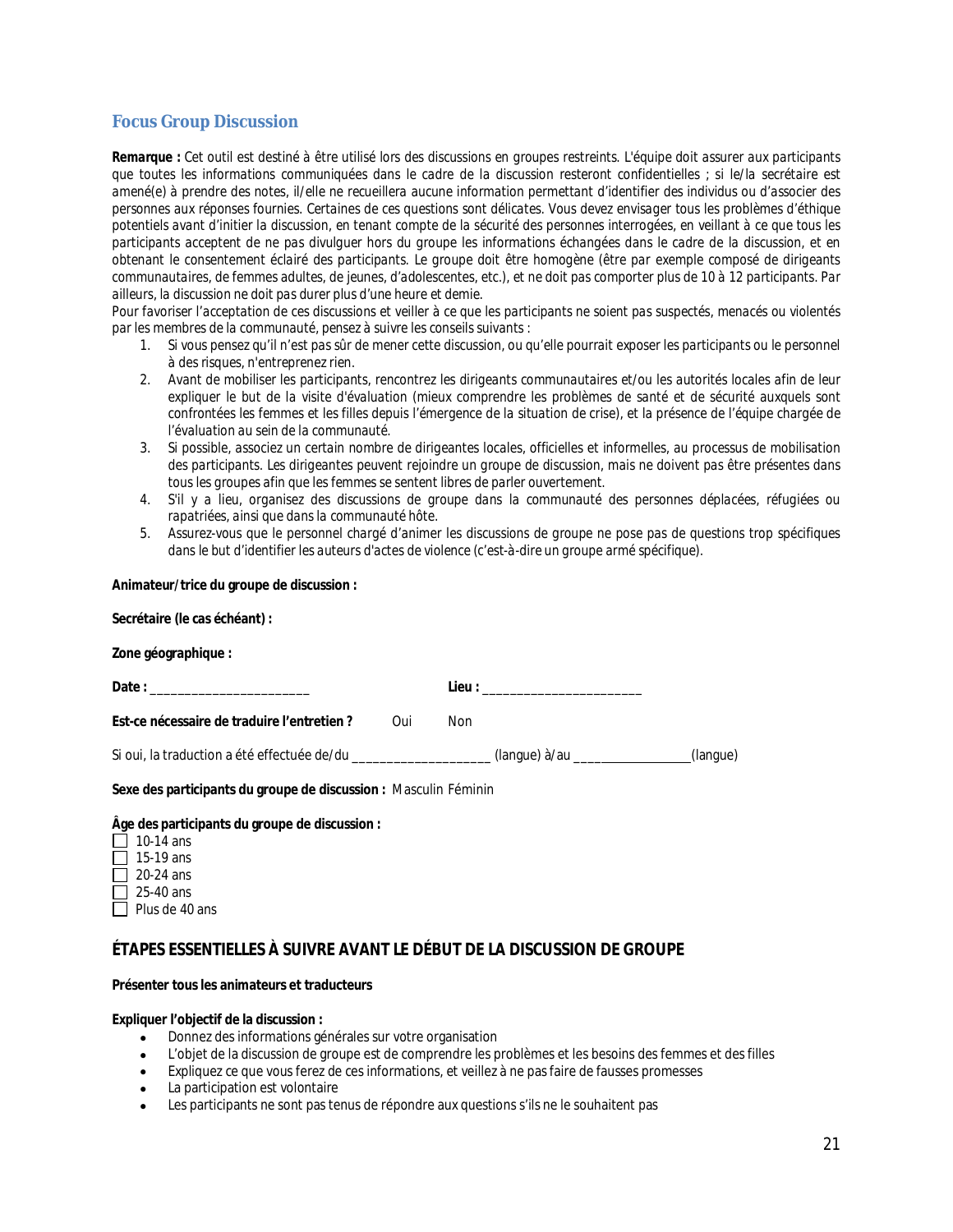- Les participants peuvent cesser de participer à la discussion à tout moment
- Les participants ne sont pas tenus de partager leur expérience personnelle s'ils ne le souhaitent pas
- Lorsque des exemples ou expériences sont mentionnés, les noms des personnes concernées ne doivent pas être révélés
- Soyez respectueux lorsque les autres prennent la parole
- L'animateur peut interrompre la discussion, mais uniquement pour s'assurer que chaque participant a l'opportunité de s'exprimer, et faire en sorte que personne ne domine la discussion

#### **S'entendre sur les principes de confidentialité :**

- Toutes les discussions doivent être tenues confidentielles
- Ne divulguez pas de détails sur la discussion par la suite, auprès de participants ou de tiers
- Si quelqu'un vous interroge, expliquez que vous discutiez des problèmes de santé des femmes et des filles

#### **Demander l'autorisation de prendre des notes :**

- Aucune identité ne figurera dans les notes
- Ces notes visent à garantir la précision des informations recueillies

#### **QUESTIONS**

#### **A. Nous aimerions vous poser quelques questions concernant la sécurité des femmes et des filles depuis l'émergence de la situation de crise :**

*Remarque : Vous pouvez choisir d'utiliser la carte de la communauté pour aborder les questions 1-2.<sup>3</sup>*

- 1. Y a-t-il dans la communauté un endroit où les femmes et les filles ne se sentent pas en sécurité, ou qu'elles essaient d'éviter ? (Le jour ? La nuit ?) Pourquoi ce lieu présente-t-il un danger ?
- 2. Auprès de qui les femmes et les filles peuvent-elles chercher de l'aide en cas de problème de sécurité ?
- 3. D'après vous, que faudrait-il faire, dans cette communauté, pour créer un environnement sûr pour les femmes et les filles ?
- 4. Décrivez les types de violence infligés aux femmes et aux filles en situation de crise (pas uniquement les actes de violence commis par des individus armés). *Adaptez cette question en fonction du contexte spécifique.*
- 5. Qu'arrive-t-il aux auteurs d'actes de violence à l'égard des femmes et des filles ? Sont-ils punis ? Si oui, comment ?
- 6. Sans mentionner de noms ni des personnes dans cette communauté, selon vous, quel(s) groupe(s) de femmes et de filles souffre(nt) le plus d'insécurité ou est/sont le(s) plus exposé(s) aux risques de violence ? Pourquoi ? Quel(s) groupe(s) de femmes et de filles se sent(ent) le plus en sécurité ? Pourquoi ?
- 7. De quelle façon la famille traite-t-elle une femme ou une fille ayant subi un viol ou une agression sexuelle ? Comment lui vient-elle en aide ?

 3 Voir les notes explicatives Cartographier une communauté du sous-groupe VBG.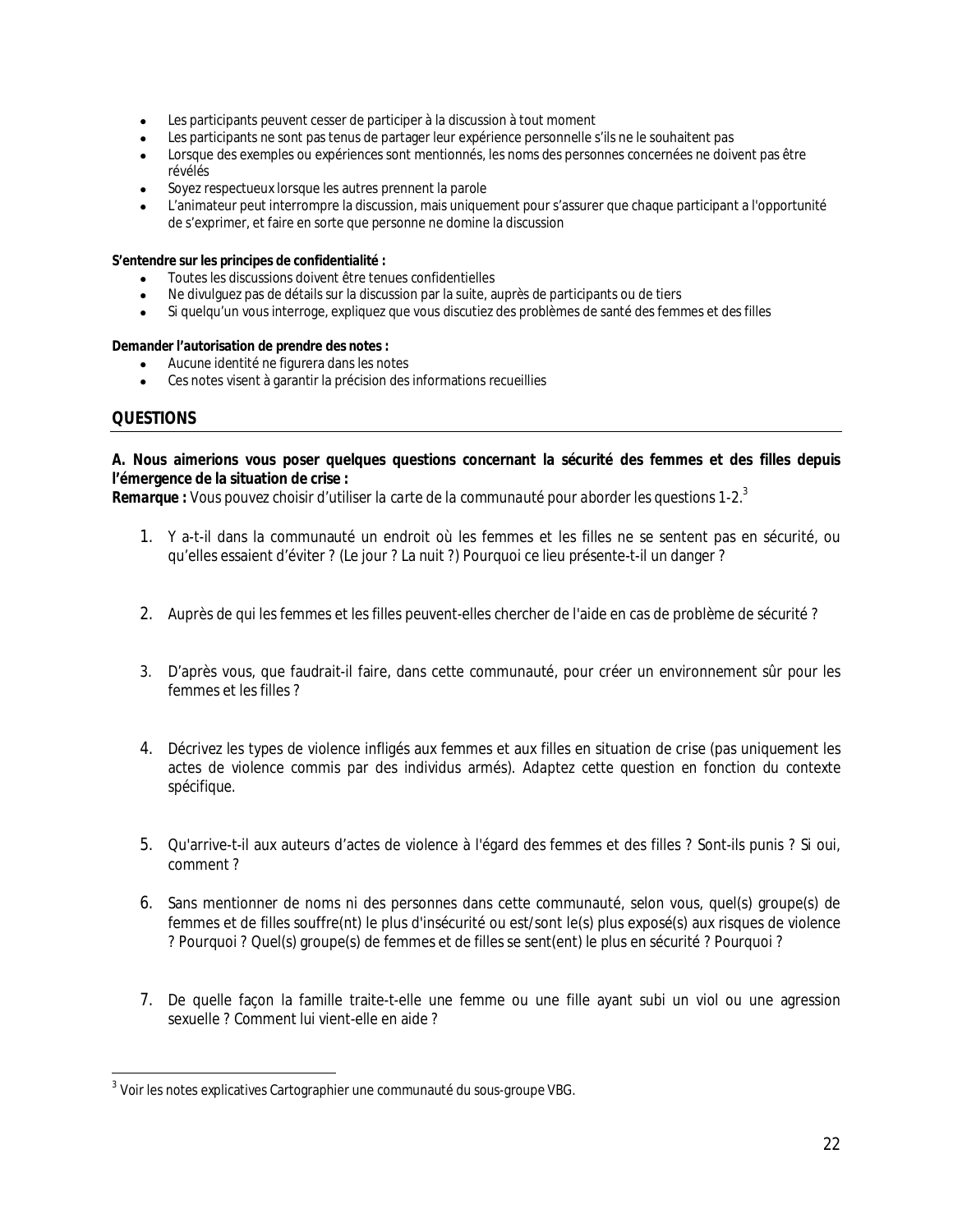**8.** Que font les femmes et les filles pour se protéger de toute violence ? Que fait la communauté pour les protéger ?

## **B. Nous aimerions vous poser quelques questions concernant les services et l'assistance disponibles depuis l'émergence de la situation de crise :**

*Remarque : Vous pouvez choisir d'utiliser la carte de la communauté pour aborder les questions 10-11.<sup>4</sup>*

- 9. En règle générale, que font les femmes après avoir subi de telles violences ? Cherchent-elles à se faire aider ?
- 10. Lorsqu'une femme ou une fille est victime de violences, à quel endroit sûr et rassurant choisit-elle de se rendre pour obtenir un traitement médical ?
- 11. Existe-t-il d'autres services ou formes d'assistance (conseil, groupes de femmes, assistance juridique, etc.) à la disposition des femmes et des filles victimes de violences ?

**C. Nous aimerions vous poser des questions concernant un incident potentiel :** *Rédigez une étude de cas succincte, adaptée au contexte, dans laquelle une femme est victime de viol et craint de révéler à sa famille ce qui lui est arrivé. Utilisez cette étude de cas pour formuler les questions ci-dessous. Assurez-vous qu'aucun nom de femme spécifique n'est utilisé dans cette étude de cas, afin de clairement montrer que cet exercice est hypothétique et n'est pas lié à un membre spécifique de la communauté. Quelques exemples d'étude de cas sont fournis cidessous. Ils doivent toutefois être sélectionnés et adaptés en fonction du contexte.*

**Exemple d'étude de cas n°1 :** Une jeune fille a quitté son abri pendant la nuit pour aller aux latrines. Une fois arrivée sur place, elle est entrée dans les latrines, puis a entendu des bruits à proximité. Lorsqu'elle est sortie des latrines, un homme l'a agrippée, l'a entraînée derrière les latrines et l'a violée.

**Exemple d'étude de cas n°2 :** Au cours de l'attaque lancée contre le village, le mari d'une femme a quitté le *tukul* pour protéger le bétail. Pendant son absence, les rebelles sont entrés dans le *tukul* et ont violé sa femme. Les rebelles ont tenté de l'enlever, mais celle-ci a crié, et a réussi, dans le chaos de l'attaque, à prendre la fuite.

**Exemple d'étude de cas n°3 :** Une jeune veuve est seule dans la communauté de rapatriés ; elle s'occupe seule de ses deux jeunes enfants et de son père âgé. Alors qu'elle fait la queue pour s'inscrire à la distribution de denrées alimentaires, un employé d'une ONG lui dit qu'il lui donnera un sac de riz supplémentaire tous les mois si elle lui rend visite le soir pour « lui tenir compagnie ».

- 12. Si une femme affirme avoir subi des violences similaires à celles subies par la femme de l'histoire, combien d'entre vous croiraient son récit ?
- 13. Pourquoi les femmes et les filles hésitent-elles à partager des expériences comme celle-ci avec d'autres personnes ?

 4 Voir les notes indicatives Cartographier une communauté du sous-groupe VBG.